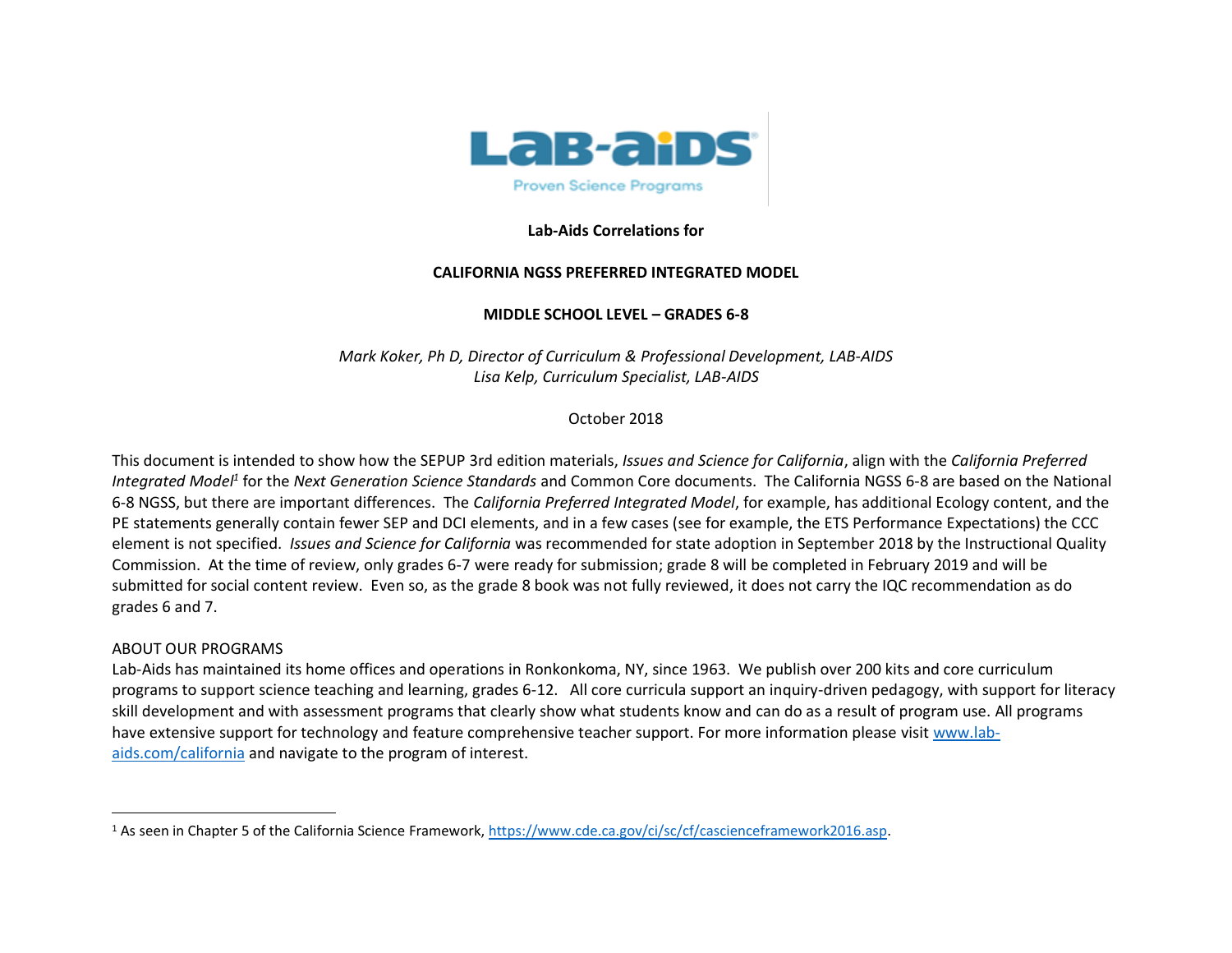#### SEPUP

Materials from the Science Education for Public Understanding Program (SEPUP) are developed at the Lawrence Hall of Science, at the University of California, Berkeley, and distributed nationally by LAB-AIDS, Inc. Since 1987, development of SEPUP materials has been supported by grants from the National Science Foundation and other public and private sources. SEPUP programs include student books, equipment kits, teacher materials, and online digital content, and are available as full year courses, or separately, as units, each taking 3-8 weeks to teach, listed below.

| Grade 6                             | Grade 7                       | Grade 8                        |
|-------------------------------------|-------------------------------|--------------------------------|
| Land, Water, and Human Interactions | Ecology                       | Evolution                      |
| Energy                              | <b>Geological Processes</b>   | Earth's Resources              |
| Weather and Climate                 | <b>Chemistry of Materials</b> | Solar System and Beyond        |
| <b>Body Systems</b>                 | <b>Chemical Reactions</b>     | Force and Motion               |
| From Cells to Organisms             | <b>Biomedical Engineering</b> | <b>Fields and Interactions</b> |
| Reproduction                        |                               | Waves                          |

*Preferred Integrated Model for the Middle Level, Grades 6-8*

### ABOUT THE NEXT GENERATION SCIENCE STANDARDS

The National Academy of Sciences, Achieve, the American Association for the Advancement of Science, and the National Science Teachers Association have collaborated over several years to develop the *Next Generation Science Standards* (NGSS). The first step of the process was led by The National Academies of Science, a non-governmental organization commissioned in 1863 to advise the nation on scientific and engineering issues. On July 19, 2011, the National Research Council (NRC), the functional staffing arm of the National Academy of Sciences, released the *Framework for K-12 Science Education*. The *Framework* was a critical first step because it is grounded in the most current research on science and science learning and it identifies the science all K–12 students should know. The second step in the process was the development of standards grounded in the NRC Framework. A group of 26 lead states and writers, in a process managed by Achieve, has been working since the release of the Framework to develop K-12 *Next Generation Science Standards*. The final release of the Standards was in April 2013. States, districts, and schools have worked to implement these standards since then.

The *Next Generation Science Standards* (NGSS) provide an important opportunity to improve not only science education but also student achievement. Based on the *Framework for K–12 Science Education*, the NGSS are intended to reflect a new vision for American science education. *The Next Generation Science Standards* are student performance expectations – NOT curriculum. These performance expectations clarify the expectations of what students will know and be able to do by the end of the grade or grade band. As the reader knows, the *Standards* represent content from several domains: (1) science and engineering practices; (2) crosscutting concepts; (3) the disciplines of life, earth, and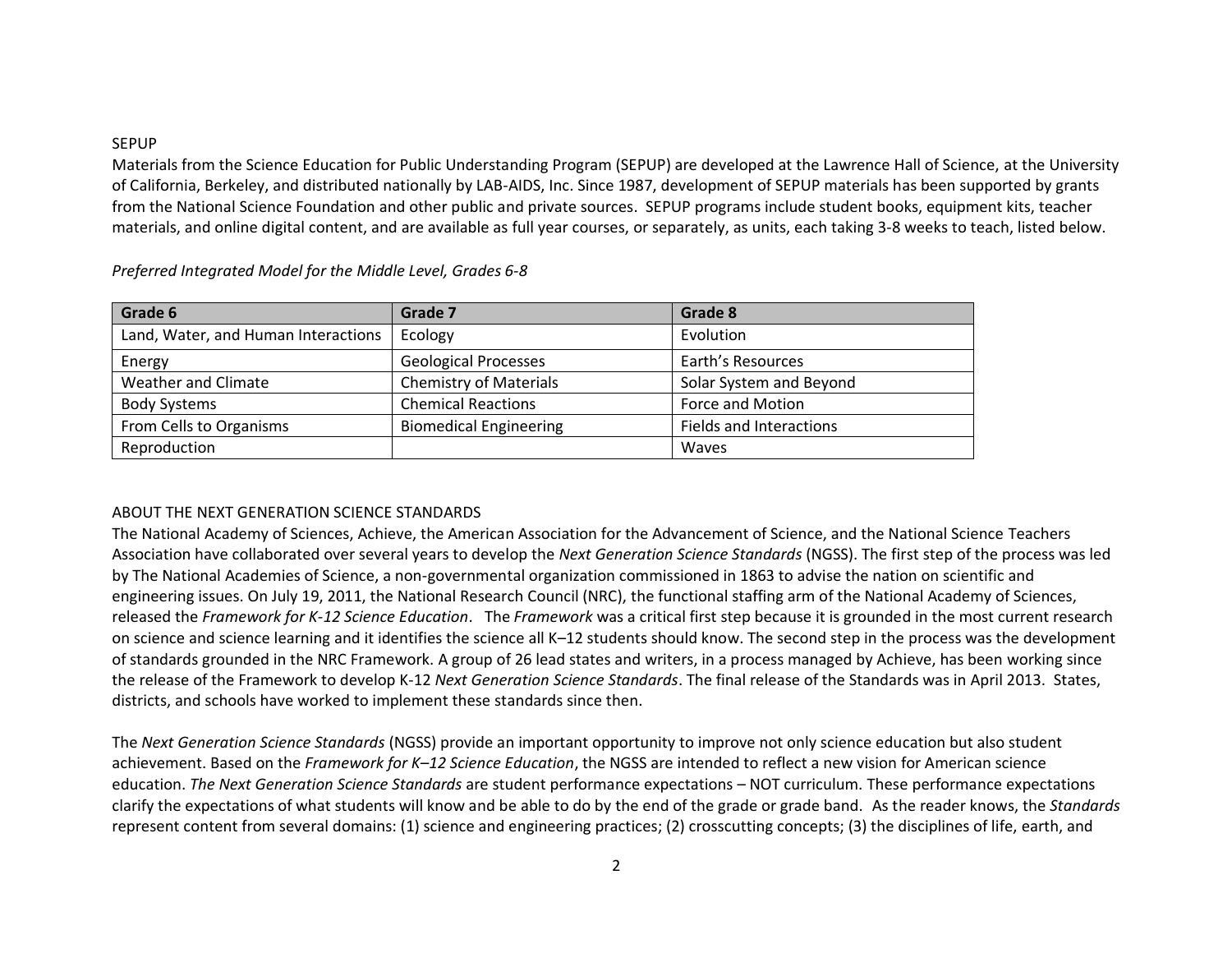physical science, as set forth in the *Next Generation Science Framework* (NRC, 2012). The Standards themselves are written as performance indicators, and content from the Common Core [\(http://www.corestandards.org/\)](http://www.corestandards.org/) is included.

### ABOUT THE CALIFORNIA PREFERRED INTEGRATED MODEL

The California Next Generation Science Standards (CA NGSS) define two possible progressions for the middle grades: the Preferred Integrated Course Model (Integrated Model), which interweaves science disciplines in a developmentally appropriate progression; and the Discipline Specific Course Model, in which each grade level focuses in depth on a different science discipline. The two models differ only in the sequence; every student is expected to meet each middle grades' performance expectation (PE) by the end of the grade. "Sequence" here refers to in which course (grade 6-8) a particular performance expectation is mastered; the *Framework* makes no requirements about the order in which performance expectations are taught within a given year. As stated above, there are important differences in the CA NGSS vs the National NGSS.

### ABOUT THE LAB-AIDS CITATIONS

The following tables are presented in a Disciplinary Core Idea arrangement – Earth Space Science (ESS), Life Science (LS), Physical Science (PS) and Engineering, Technology and Applications of Science (ETS).

| Citations included in the correlation document are as follows:                                                                                                       |                                          |  |  |  |
|----------------------------------------------------------------------------------------------------------------------------------------------------------------------|------------------------------------------|--|--|--|
| * indicates where Performance Expectation is assessed<br><sup>†</sup> indicates unit in development<br>Unit title, Activity Number<br>The Chemistry of Materials, 14 |                                          |  |  |  |
| <b>NGSS Performance Expectations</b>                                                                                                                                 | $MS-PS1-2$                               |  |  |  |
| <b>Science and Engineering Practices</b>                                                                                                                             | Planning and Carrying Out Investigations |  |  |  |
| <b>Crosscutting Concepts</b>                                                                                                                                         | <b>Structure and Function</b>            |  |  |  |
| Disciplinary Core Ideas                                                                                                                                              | MS-PS1.A                                 |  |  |  |
| Common Core English-Language Arts                                                                                                                                    | RST.6-8.3                                |  |  |  |
| <b>Common Core Mathematics</b>                                                                                                                                       | MP.2                                     |  |  |  |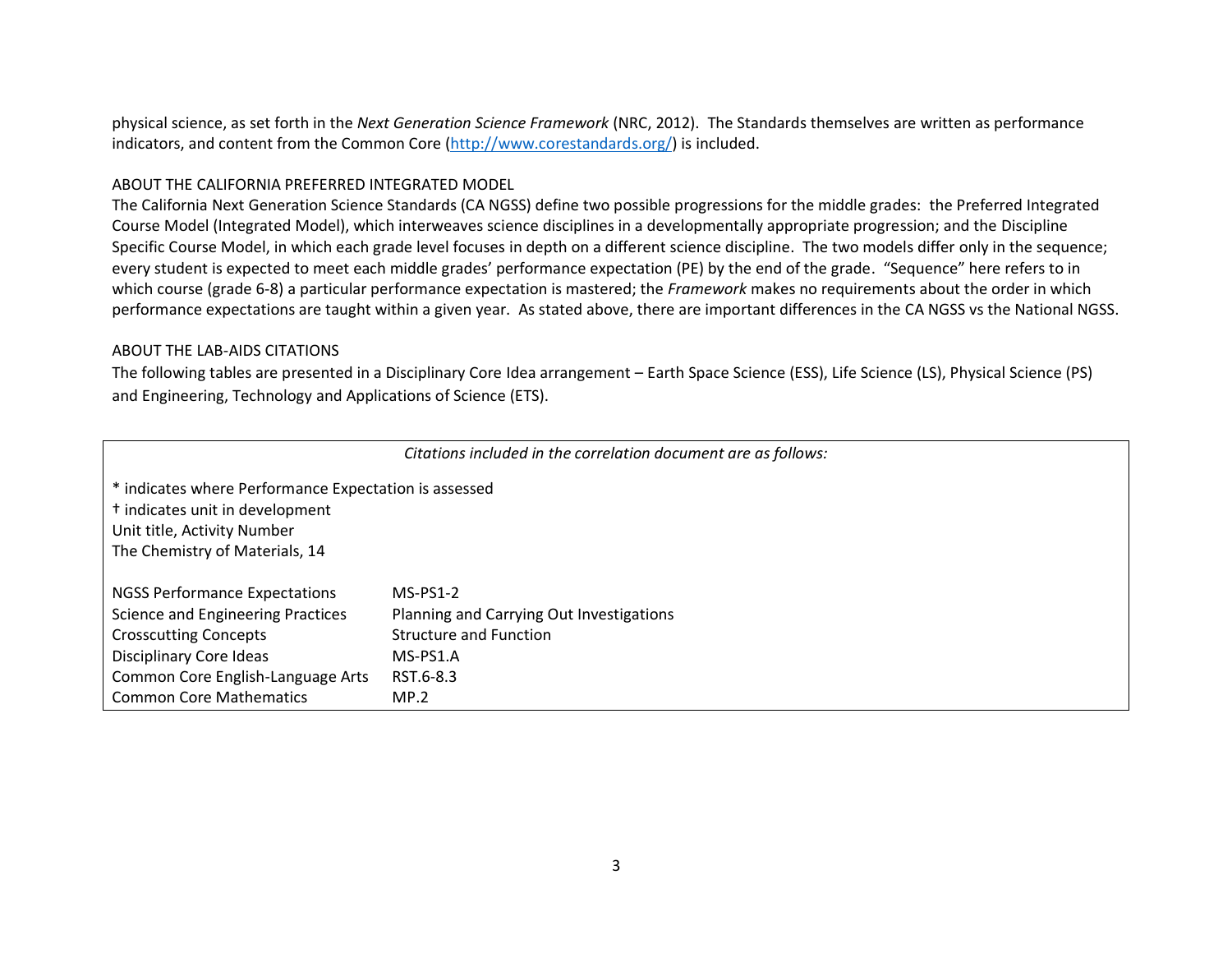| <b>CA Performance</b><br><b>Expectation</b> | <b>SEPUP Unit</b><br>and Activity<br><b>Number</b> | <b>Science and Engineering</b><br><b>Practices</b> | <b>Disciplinary</b><br><b>Core Ideas</b> | <b>Crosscutting Concepts</b>      | Common<br>Core<br>ELA/Math |
|---------------------------------------------|----------------------------------------------------|----------------------------------------------------|------------------------------------------|-----------------------------------|----------------------------|
| MS-LS1-1: Conduct an                        |                                                    | Planning and Carrying Out                          | MS-LS1.A                                 | Scale, Proportion, and            | RST.6-8.3                  |
| investigation to                            |                                                    | Investigations                                     |                                          | Quantity                          | RST.6-8.7                  |
| provide evidence that                       | From Cells to                                      |                                                    |                                          |                                   | RST.6-8.9                  |
| living things are made                      | Organisms: 1,                                      |                                                    |                                          | Interdependence of Science,       | WHST.6-8.2                 |
| of cells; either one cell                   | 2, 3, 4, 5, 6, 7,                                  |                                                    |                                          | <b>Engineering and Technology</b> | WHST.6-8.7                 |
| or many different                           | $8,9*$                                             |                                                    |                                          |                                   | WHST.6-8.9                 |
| numbers and types of                        |                                                    |                                                    |                                          |                                   | SL.8.5                     |
| cells.                                      |                                                    |                                                    |                                          |                                   |                            |
| MS-LS1-2: Develop and                       | From Cells to                                      | Developing and Using Models                        | MS-LS1.A                                 | <b>Structure and Function</b>     | RST.6-8.3                  |
| use a model to                              | Organisms: 4,                                      |                                                    |                                          |                                   | RST.6-8.7                  |
| describe the function                       | $6, 7, 8^*, 11$                                    |                                                    |                                          |                                   | RST.6-8.9                  |
| of a cell as a whole and                    |                                                    |                                                    |                                          |                                   | WHST.6-8.2                 |
| ways the parts of cells                     |                                                    |                                                    |                                          |                                   | WHST.6-8.7                 |
| contribute to the                           |                                                    |                                                    |                                          |                                   | WHST.6-8.9                 |
| function.                                   |                                                    |                                                    |                                          |                                   | SL.8.5                     |
|                                             |                                                    |                                                    |                                          |                                   |                            |
| MS-LS1-3: Use                               | From Cells to                                      | Engaging in Argument from                          | MS-LS1.A                                 | <b>Systems and System Models</b>  | RST.6-8.2                  |
| argument supported                          | Organisms:                                         | Evidence                                           |                                          |                                   | RST.6-8.3                  |
| by evidence for how                         | 10, 14, 15                                         |                                                    |                                          | NOS - Science is a Human          | RST.6-8.7                  |
| the body is a system of                     |                                                    |                                                    |                                          | Endeavor                          | RST.6-8.9                  |
| interacting subsystems                      | <b>Body Systems</b>                                |                                                    |                                          |                                   | WHST.6-8.9                 |
| composed of groups of                       | 3, 4, 9, 11, 12,                                   |                                                    |                                          |                                   |                            |
| cells.                                      | 13                                                 |                                                    |                                          |                                   |                            |
| MS-LS1-4: Use                               | Reproduction:                                      | Engaging in Argument from                          | MS-LS1.B                                 | Cause and Effect                  | RI.6.8                     |
| argument based on                           | $9, 10^*, 11^*$                                    | Evidence                                           |                                          |                                   | RST.6-8.1                  |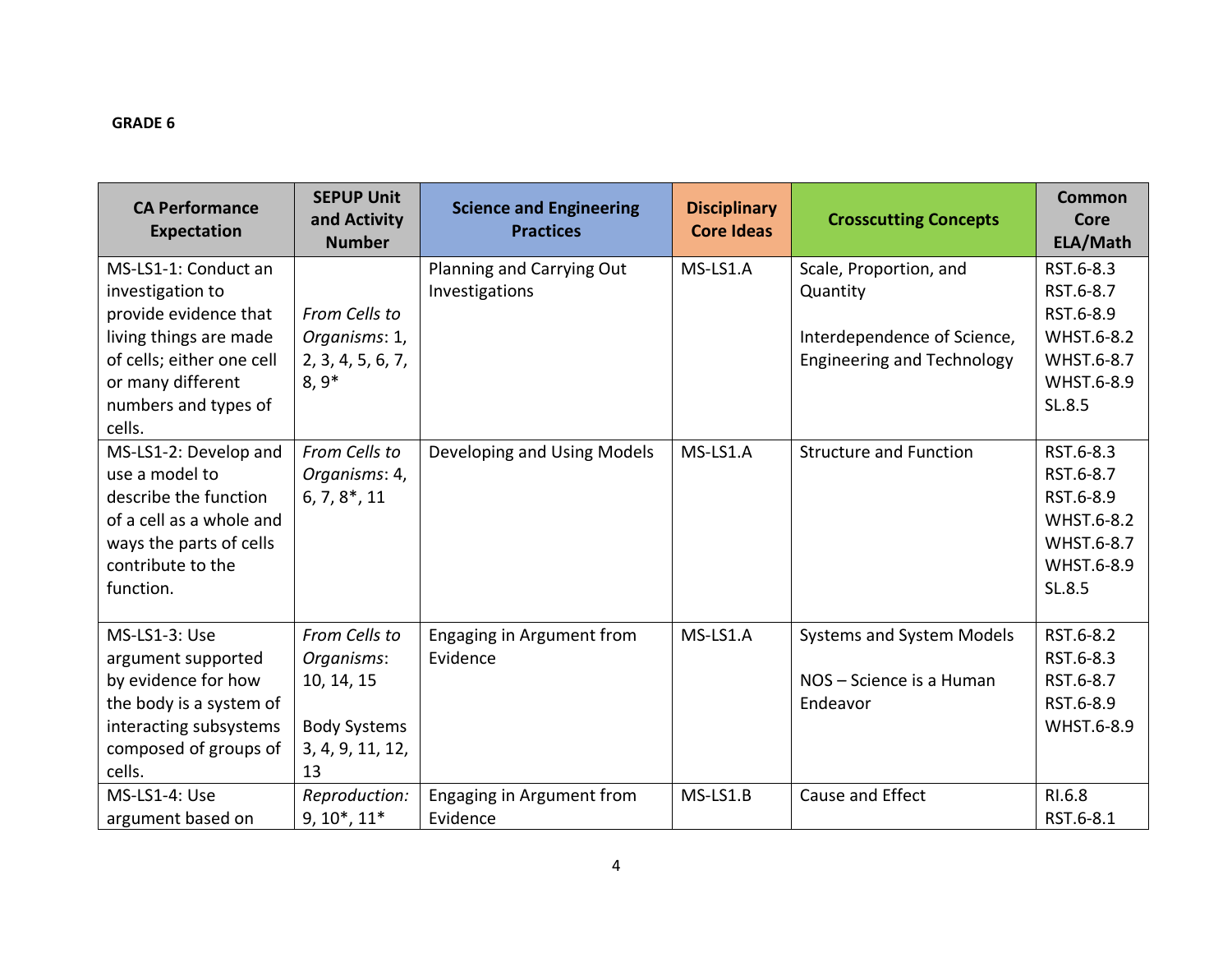| <b>CA Performance</b><br><b>Expectation</b> | <b>SEPUP Unit</b><br>and Activity<br><b>Number</b> | <b>Science and Engineering</b><br><b>Practices</b> | <b>Disciplinary</b><br><b>Core Ideas</b> | <b>Crosscutting Concepts</b> | <b>Common</b><br><b>Core</b><br>ELA/Math |
|---------------------------------------------|----------------------------------------------------|----------------------------------------------------|------------------------------------------|------------------------------|------------------------------------------|
| empirical evidence and                      |                                                    |                                                    |                                          |                              | RST.6-8.4                                |
| scientific reasoning to                     |                                                    |                                                    |                                          |                              | WHST.6-8.1                               |
| support an explanation                      |                                                    |                                                    |                                          |                              |                                          |
| for how characteristic                      |                                                    |                                                    |                                          |                              | 6.SP.A.2                                 |
| animal behaviors and                        |                                                    |                                                    |                                          |                              | 6.SP.B.4                                 |
| specialized plant                           |                                                    |                                                    |                                          |                              | 6.SP.B.5                                 |
| structures affect the                       |                                                    |                                                    |                                          |                              |                                          |
| probability of                              |                                                    |                                                    |                                          |                              |                                          |
| successful                                  |                                                    |                                                    |                                          |                              |                                          |
| reproduction of                             |                                                    |                                                    |                                          |                              |                                          |
| animals and plants                          |                                                    |                                                    |                                          |                              |                                          |
| respectively.                               |                                                    |                                                    |                                          |                              |                                          |
| MS-LS1-5: Construct a                       | Reproduction:                                      | Constructing Explanations and                      | MS-LS1.B                                 | Cause and Effect             | RST.6-8.2                                |
| scientific explanation                      | $1, 7^*$ , 9                                       | <b>Designing Solutions</b>                         |                                          |                              | SL.8.1                                   |
| based on evidence for                       |                                                    |                                                    |                                          |                              | WHST.6-8.9                               |
| how environmental                           |                                                    |                                                    |                                          |                              |                                          |
| and genetic factors                         |                                                    |                                                    |                                          |                              | 6.RP.A.1                                 |
| influence the growth of                     |                                                    |                                                    |                                          |                              | 6.SP.B.5                                 |
| organisms.                                  |                                                    |                                                    |                                          |                              |                                          |
| MS-LS1-8: Gather and                        | <b>Body Systems:</b>                               | Obtaining, Evaluating, and                         | MS-LS1.D                                 | Cause and Effect             | RST.6-8.4                                |
| synthesize information                      | $6, 7, 8^*$                                        | Communicating Information                          |                                          |                              |                                          |
| that sensory receptors                      |                                                    |                                                    |                                          |                              | 6.SP.B.4                                 |
| respond to stimuli by                       |                                                    |                                                    |                                          |                              |                                          |
| sending messages to                         |                                                    |                                                    |                                          |                              |                                          |
| the brain for                               |                                                    |                                                    |                                          |                              |                                          |
| immediate behavior or                       |                                                    |                                                    |                                          |                              |                                          |
| storage as memories.                        |                                                    |                                                    |                                          |                              |                                          |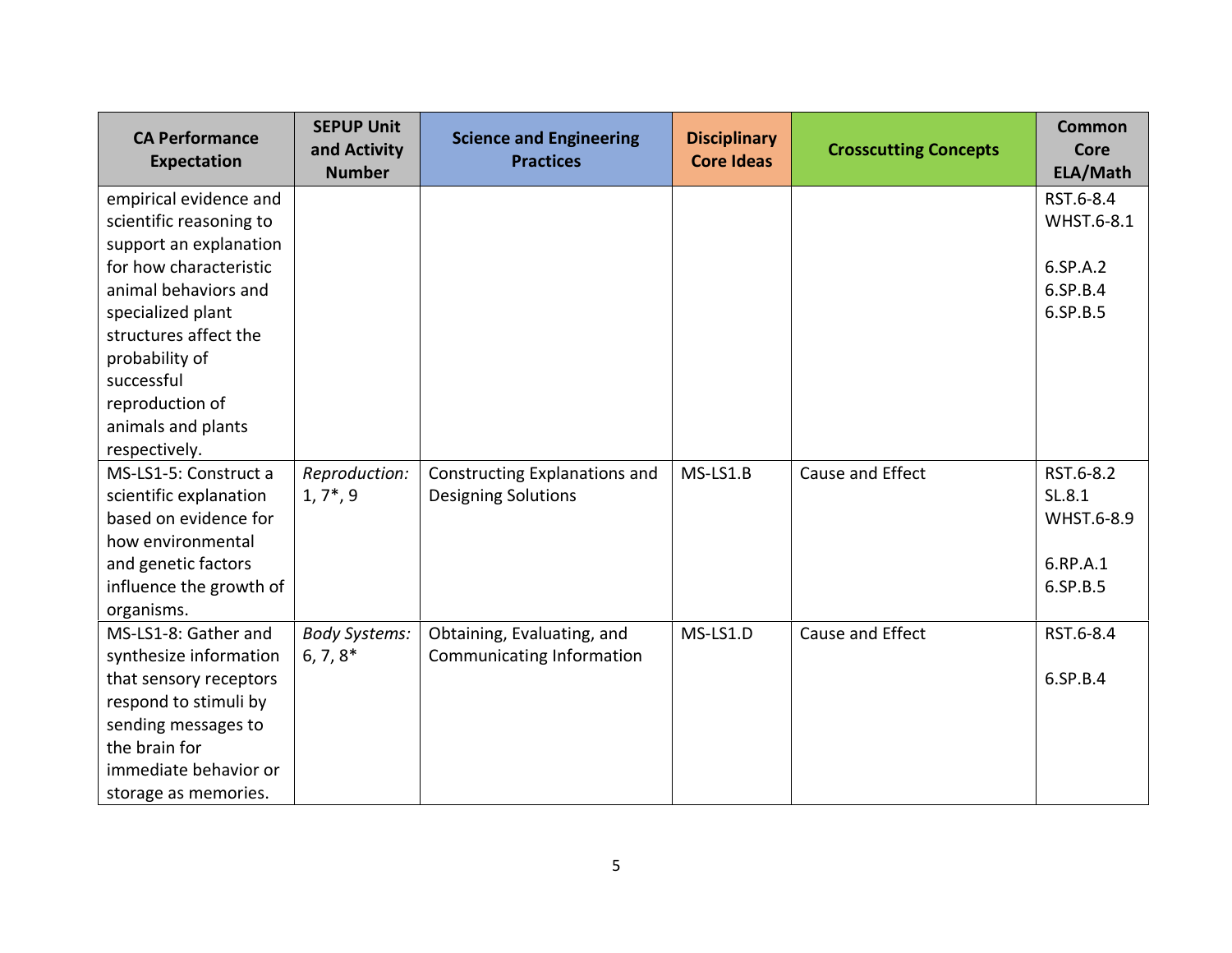| <b>CA Performance</b><br>Expectation                                                                                                                                                                                           | <b>SEPUP Unit</b><br>and Activity<br><b>Number</b>              | <b>Science and Engineering</b><br><b>Practices</b> | <b>Disciplinary</b><br><b>Core Ideas</b> | <b>Crosscutting Concepts</b> | <b>Common</b><br>Core<br>ELA/Math                                                                                           |
|--------------------------------------------------------------------------------------------------------------------------------------------------------------------------------------------------------------------------------|-----------------------------------------------------------------|----------------------------------------------------|------------------------------------------|------------------------------|-----------------------------------------------------------------------------------------------------------------------------|
| MS-LS3-2: Develop and<br>use a model to<br>describe why asexual<br>reproduction results in<br>offspring with identical<br>genetic information<br>and sexual<br>reproduction results in<br>offspring with genetic<br>variation. | Reproduction:<br>1, 2, 3, 4, 5, 6,<br>$7, 8, 9*$                | Developing and Using Models                        | MS-LS1.B<br>MS-LS3.A<br>MS-LS3.B         | Cause and Effect             | RST.6-8.1<br>RST.6-8.2<br>RST.6-8.4<br>RST.6-8.7<br>RST.6-8.9<br>SL.8.1<br>WHST.6-8.2<br>WHST.6-8.9<br>6.RP.A.1<br>6.SP.B.5 |
| MS-ESS2-4: Develop a<br>model to describe the<br>cycling of water<br>through Earth's<br>systems driven by<br>energy from the sun<br>and the force of<br>gravity.                                                               | Land, Water,<br>and Human<br>Interaction: 2,<br>$5, 7, 8, 9*$   | Developing and Using Models                        | MS-ESS2.C                                | <b>Energy and Matter</b>     | RST.6-8.1<br>RST.6-8.3<br>RST.6-8.9<br>WHST.6-8.2                                                                           |
| MS-ESS2-5: Collect<br>data to provide<br>evidence for how the<br>motions and complex<br>interactions of air<br>masses result in<br>changes in weather<br>conditions.                                                           | Weather and<br>Climate: 2, 3,<br>4, 6, 7, 9, 10,<br>11, 12, 13* | Planning and Carrying Out<br>Investigations        | MS-ESS2.C<br>MS-ESS2.D                   | Cause and Effect             | RST.6-8.3<br>RST.6-8.7<br>RST.6-8.9<br>WHST.6-8.7<br>SL.8.1<br>SL.8.4<br>MP.2                                               |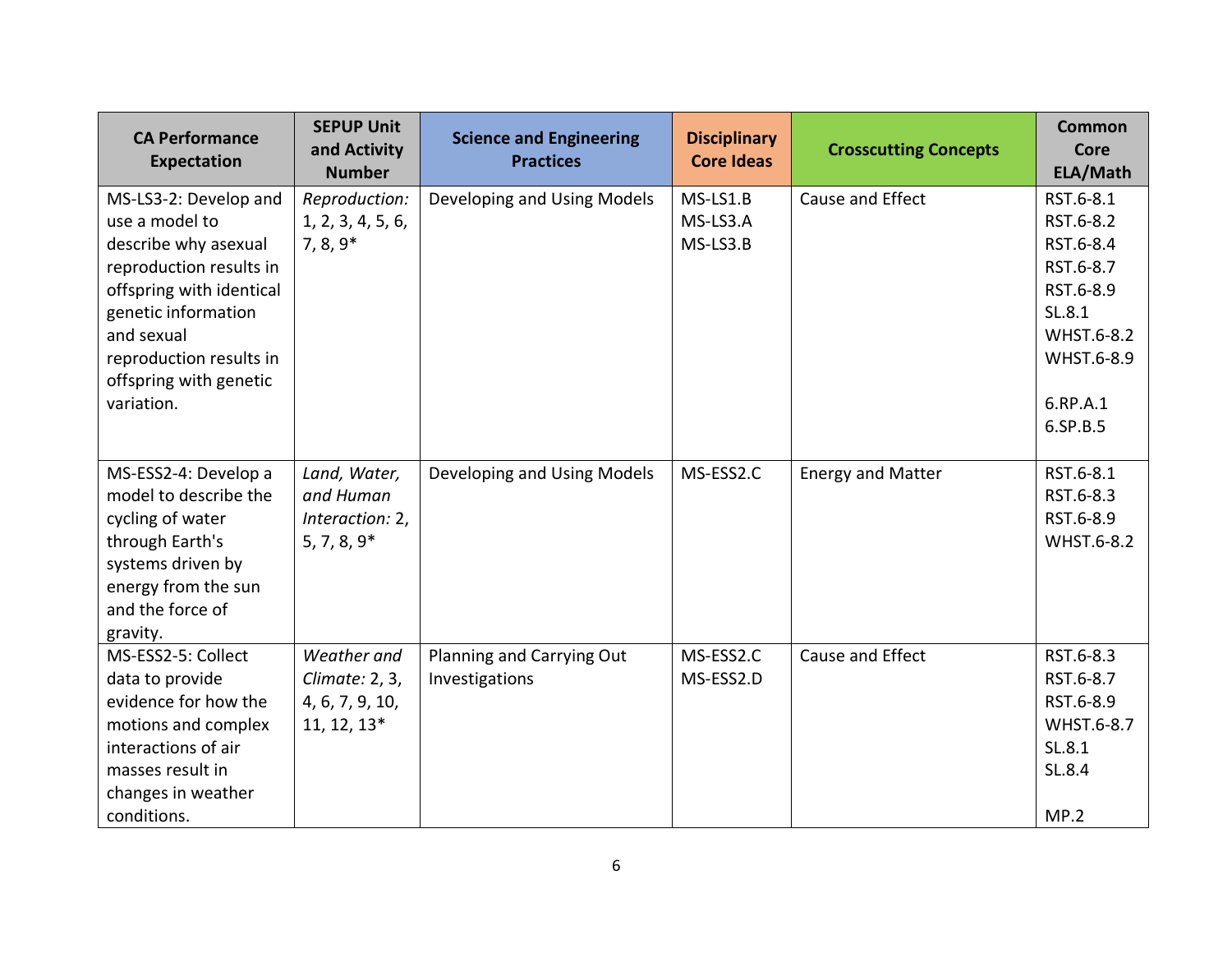| <b>CA Performance</b><br><b>Expectation</b>                                                                                                                                                                     | <b>SEPUP Unit</b><br>and Activity<br><b>Number</b>                                      | <b>Science and Engineering</b><br><b>Practices</b>          | <b>Disciplinary</b><br><b>Core Ideas</b> | <b>Crosscutting Concepts</b>                                                                                                                                                      | <b>Common</b><br><b>Core</b><br>ELA/Math                                                                  |
|-----------------------------------------------------------------------------------------------------------------------------------------------------------------------------------------------------------------|-----------------------------------------------------------------------------------------|-------------------------------------------------------------|------------------------------------------|-----------------------------------------------------------------------------------------------------------------------------------------------------------------------------------|-----------------------------------------------------------------------------------------------------------|
| MS-ESS2-6: Develop<br>and use a model to<br>describe how unequal<br>heating and rotation of<br>the Earth cause<br>patterns of<br>atmospheric and<br>oceanic circulation that<br>determine regional<br>climates. | Weather and<br>Climate: 2, 3,<br>4, 5, 6, 7, 8, 9,<br>10, 11, 13,<br>$14*$              | Developing and Using Models                                 | MS-ESS2.C<br>MS-ESS2.D                   | <b>Systems and System Models</b>                                                                                                                                                  | RST.6-8.3<br>RST.6-8.7<br>WHST.6-8.7<br>SL.8.1<br>SL.8.4<br>MP.2                                          |
| MS-ESS3-3: Apply<br>scientific principles to<br>design a method for<br>monitoring and<br>minimizing a human<br>impact on the<br>environment.                                                                    | Land, Water,<br>and Human<br>Interactions:<br>2, 3, 4, 5, 6, 9,<br>13, 14, 15,<br>$16*$ | Constructing Explanations and<br><b>Designing Solutions</b> | MS-ESS3.C                                | Cause and Effect<br>Connections to Engineering,<br>Technology, and Applications<br>of Science -- Influence of<br>Science, Engineering, and<br>Technology and the Natural<br>World | RST.6-8.1<br>RST.6-8.3<br>RST.6-8.9<br>WHST.6-8.2<br>WHST.6-8.9<br>SL.8.4<br>6.RP.A.1<br>6.SP.B.5<br>MP.4 |
| MS-ESS3-5: Ask<br>questions to clarify<br>evidence of the factors<br>that have caused the<br>rise in global<br>temperatures over the<br>past century.                                                           | Weather and<br>Climate: 1, 14,<br>$15, 16*$                                             | Asking Questions and Defining<br>Problems                   | MS-ESS3.D                                | <b>Stability and Change</b>                                                                                                                                                       | RST.6-8.7<br>WHST.6-8.1<br>SL.8.1<br>MP.4                                                                 |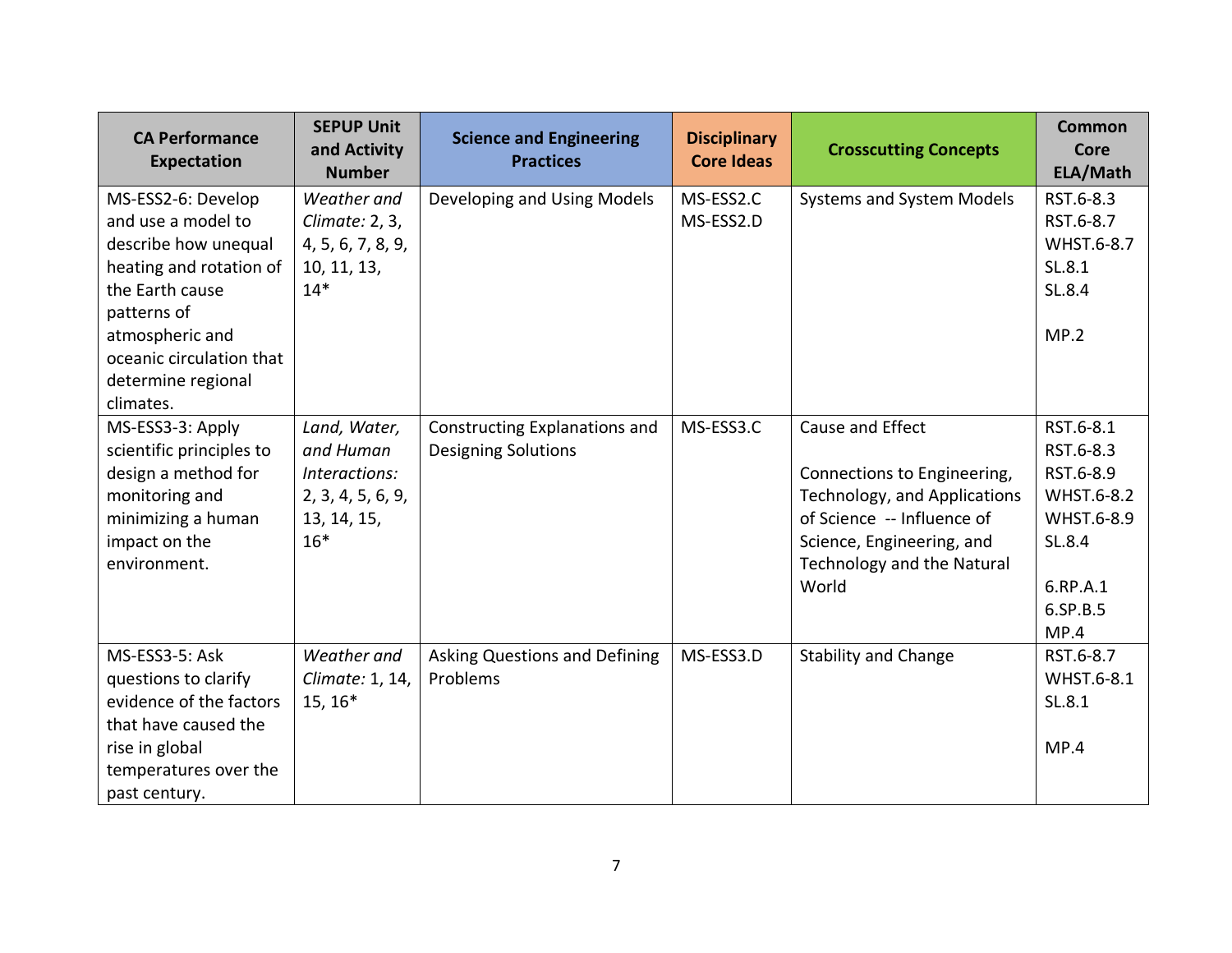| <b>CA Performance</b><br><b>Expectation</b>                                                                                                                                                                                                                             | <b>SEPUP Unit</b><br>and Activity<br><b>Number</b> | <b>Science and Engineering</b><br><b>Practices</b>                                                                 | <b>Disciplinary</b><br><b>Core Ideas</b>       | <b>Crosscutting Concepts</b>       | <b>Common</b><br>Core<br>ELA/Math                                              |
|-------------------------------------------------------------------------------------------------------------------------------------------------------------------------------------------------------------------------------------------------------------------------|----------------------------------------------------|--------------------------------------------------------------------------------------------------------------------|------------------------------------------------|------------------------------------|--------------------------------------------------------------------------------|
| MS-PS3-3: Apply<br>scientific principles to<br>design, construct, and<br>test a device that<br>either minimizes or<br>maximizes thermal<br>energy transfer.                                                                                                             | Energy: 1, 7,<br>8, 9, 10, 11,<br>$12, 13*$        | Constructing Explanations and<br><b>Designing Solutions</b>                                                        | MS-ETS1.A<br>MS-ETS1.B<br>MS-PS3.A<br>MS-PS3.B | <b>Energy and Matter</b>           | RST.6-8.1<br>RST.6-8.3<br>SL.8.4<br>WHST.6-8.9<br>EE.6.A.2<br>EE.6.C.9<br>MP.2 |
| MS-PS3-4: Plan an<br>investigation to<br>determine the<br>relationships among<br>the energy transferred,<br>the type of matter, the<br>mass, and the change<br>in the average kinetic<br>energy of the particles<br>as measured by the<br>temperature of the<br>sample. | Energy: 1, 4,<br>$6, 7, 8^*$                       | Planning and Carrying Out<br>Investigations<br>NOS - Scientific Knowledge is<br><b>Based on Empirical Evidence</b> | MS-PS3.A<br>MS-PS3.B                           | Scale, Proportion, and<br>Quantity | RST.6-8.3<br>WHST.6-8.1<br>WHST.6-8.9<br>EE.6.C.9<br>MP.2                      |
| MS-PS3-5: Construct,<br>use, and present<br>arguments to support<br>the claim that when<br>the kinetic energy of an<br>object changes, energy                                                                                                                           | Energy: 2, 3,<br>$4, 5, 6*$                        | Engaging in Argument from<br>Evidence<br>NOS - Scientific Knowledge is<br><b>Based on Empirical Evidence</b>       | MS-PS3.B                                       | <b>Energy and Matter</b>           | RST.6-8.3<br>WHST.6-8.1<br>WHST.6-8.9<br>EE.6.C.9<br>MP.2                      |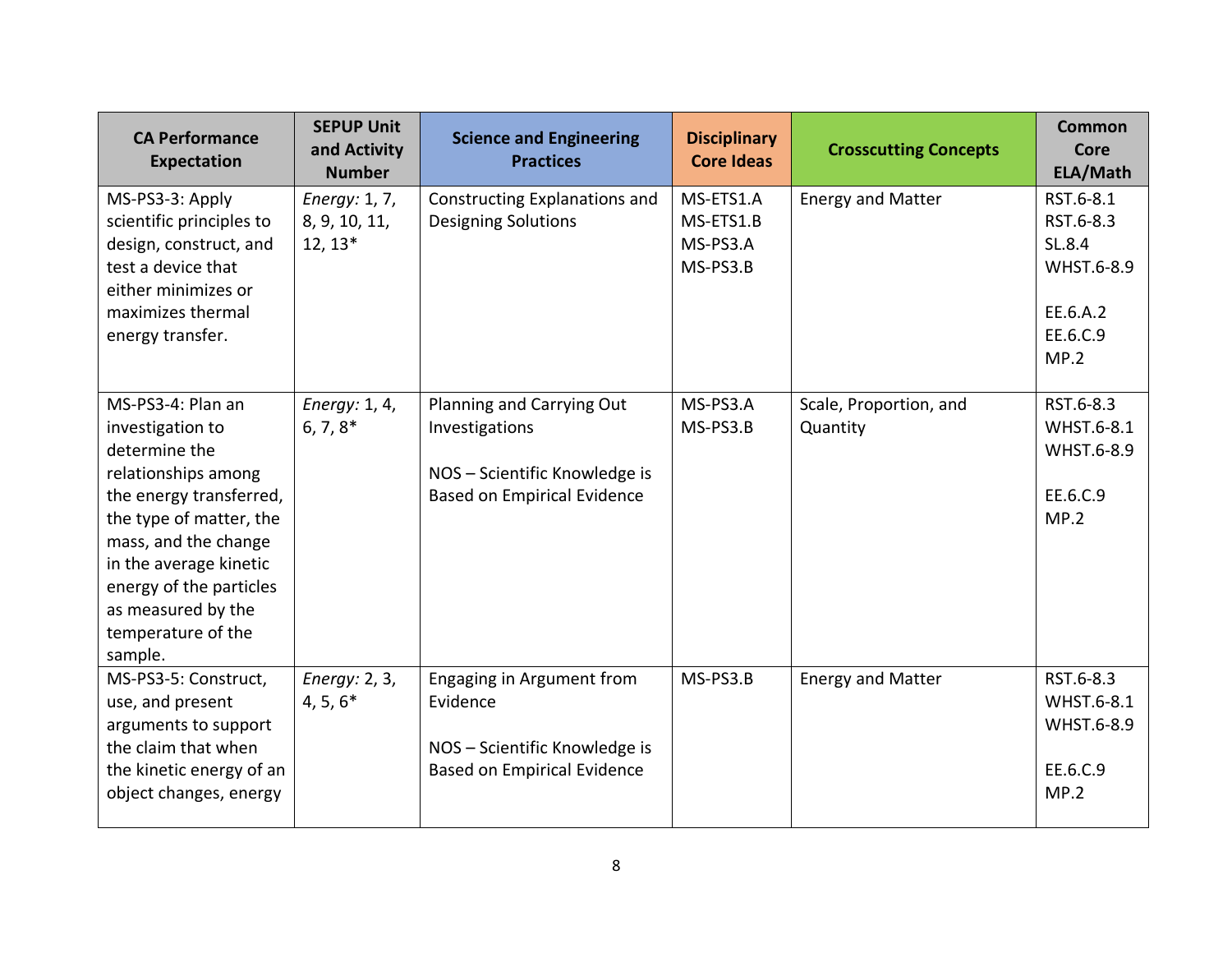| <b>CA Performance</b><br><b>Expectation</b>                                                                                                                                                                                                                                                                         | <b>SEPUP Unit</b><br>and Activity<br><b>Number</b>       | <b>Science and Engineering</b><br><b>Practices</b> | <b>Disciplinary</b><br><b>Core Ideas</b> | <b>Crosscutting Concepts</b>                                                       | <b>Common</b><br>Core<br>ELA/Math                                                          |
|---------------------------------------------------------------------------------------------------------------------------------------------------------------------------------------------------------------------------------------------------------------------------------------------------------------------|----------------------------------------------------------|----------------------------------------------------|------------------------------------------|------------------------------------------------------------------------------------|--------------------------------------------------------------------------------------------|
| is transferred to or<br>from the object.                                                                                                                                                                                                                                                                            |                                                          |                                                    |                                          |                                                                                    |                                                                                            |
| MS-ETS1-1: Define the<br>criteria and constraints<br>of a design problem<br>with sufficient<br>precision to ensure a<br>successful solution,<br>taking into account<br>relevant scientific<br>principles and potential<br>impacts on people and<br>the natural<br>environment that may<br>limit possible solutions. | Weather and<br>Climate 6, 12                             | Asking Questions and Defining<br>Problems          | MS-ETS1.A                                | Influence of Science,<br><b>Engineering and Technology</b><br>on the Natural World | RI.8.8<br>RST.6-8.8<br>SL.8.4<br>SL.8.5<br>WHST.6-8.1<br>WHST.6-8.2<br>RST.6-8.3<br>SL.8.4 |
| MS-ETS1-2.<br><b>Evaluate competing</b><br>design solutions using a<br>systematic process to<br>determine how well they<br>meet the criteria and<br>constraints of the<br>problem.                                                                                                                                  | Land, Water<br>and Human<br>Interactions 7,<br>$12, 16*$ | Engaging in Argument from<br>Evidence              | MS-ETS1.B                                | None cited in CA standards<br>maps                                                 | RST.6-8.1<br>RST.6-8.3<br>RST.6-8.8<br>SL.8.1<br>SL.8.4                                    |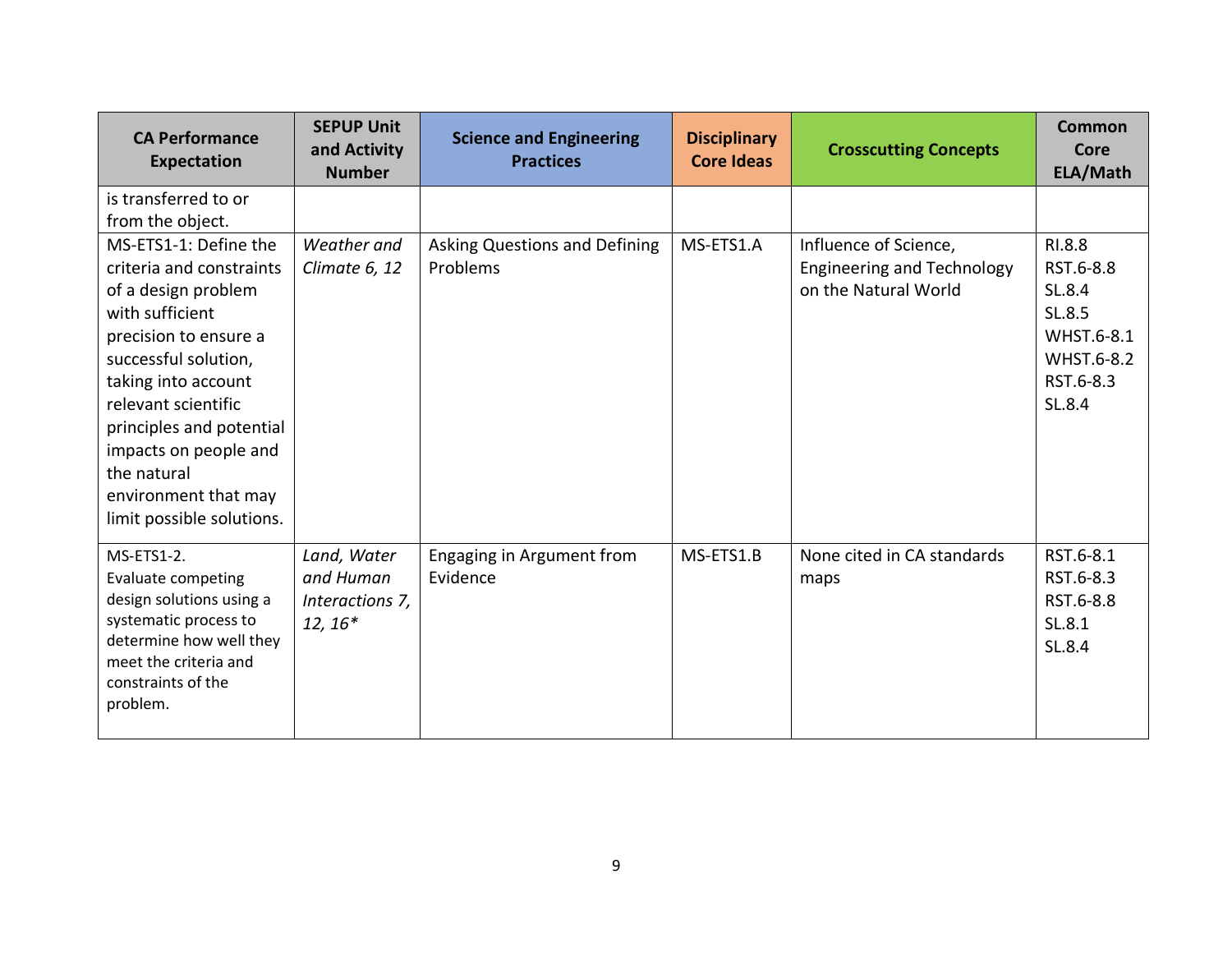| <b>CA Performance</b><br>Expectation                                                                                                                                                                                                                                     | <b>SEPUP Unit</b><br>and Activity<br><b>Number</b> | <b>Science and Engineering</b><br><b>Practices</b> | <b>Disciplinary</b><br><b>Core Ideas</b> | <b>Crosscutting Concepts</b>       | Common<br>Core<br>ELA/Math             |
|--------------------------------------------------------------------------------------------------------------------------------------------------------------------------------------------------------------------------------------------------------------------------|----------------------------------------------------|----------------------------------------------------|------------------------------------------|------------------------------------|----------------------------------------|
| MS-ETS1-3.<br>Analyze data from tests<br>to determine similarities<br>and differences among<br>several design solutions<br>to identify the best<br>characteristics of each<br>that can be combined<br>into a new solution to<br>better meet the criteria<br>for success. | Weather and<br>Climate 6, $12*$                    | Analyzing and Interpreting<br>Data                 | MS-ETS1.B<br>MS-ETS1.C                   | None cited in CA standards<br>maps | SL.8.4<br>6.RP.A.1<br>6.RP.A.3<br>MP.2 |
| MS-ETS1-4.<br>Develop a model to<br>generate data for<br>iterative testing and<br>modification of a<br>proposed object, tool, or<br>process such that an<br>optimal design can be<br>achieved.                                                                           | Energy 13<br>Weather and<br>Climate 12*            | Developing and Using Models                        | MS-ETS1.B<br>MS-ETS1.C                   | None cited in CA standards<br>maps | RST.6-8.3                              |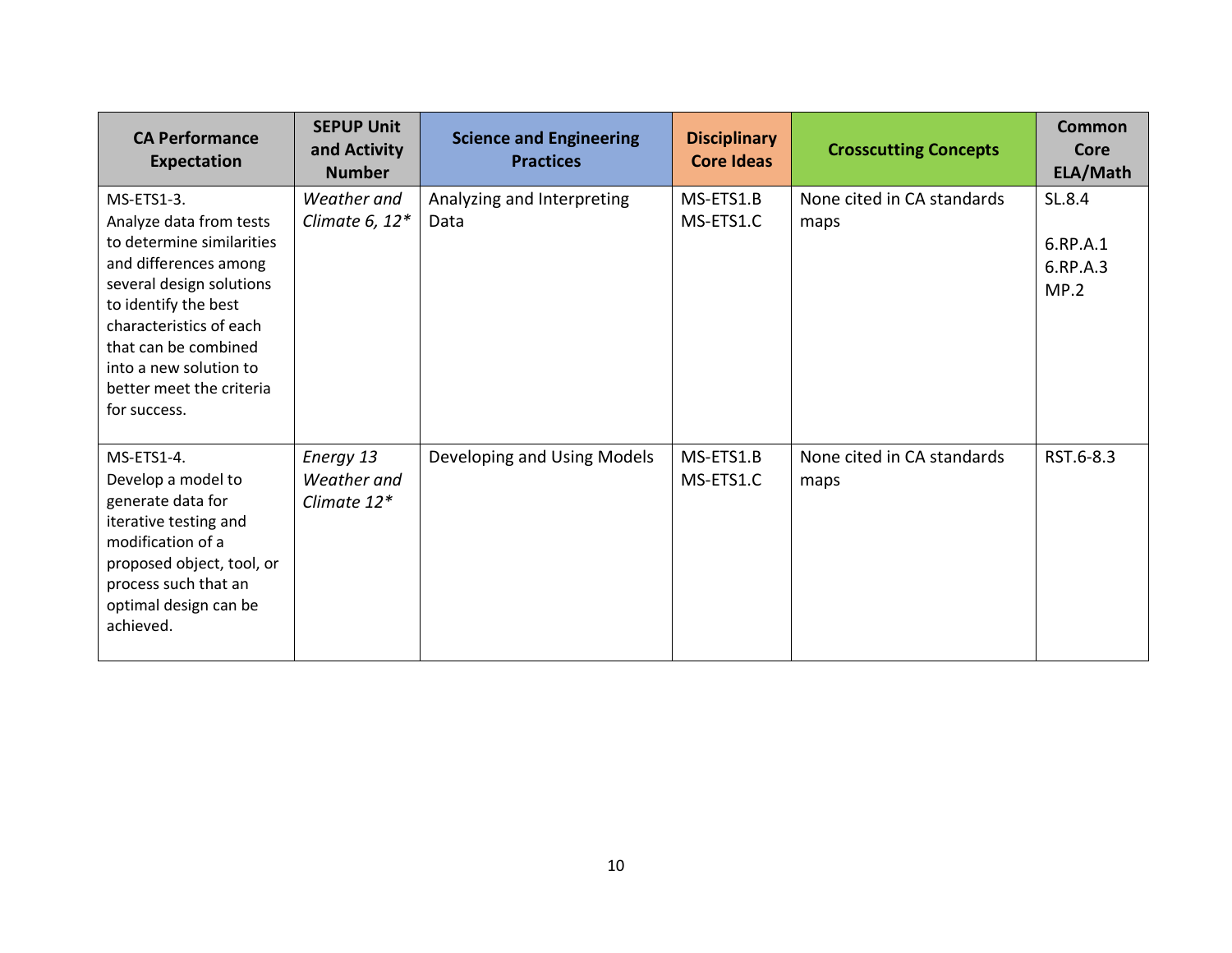# **GRADE 7**

| <b>CA Performance</b><br><b>Expectation</b> | <b>SEPUP Unit</b><br>and Activity<br><b>Number</b> | <b>Science and Engineering</b><br><b>Practices</b> | <b>Disciplinary</b><br><b>Core Ideas</b> | <b>Crosscutting Concepts</b> | Common<br>Core<br>ELA/Math |
|---------------------------------------------|----------------------------------------------------|----------------------------------------------------|------------------------------------------|------------------------------|----------------------------|
| MS-LS1-6: Construct a                       | Ecology 8, 11                                      | Constructing Explanations and                      | MS-LS1.C                                 | <b>Energy and Matter</b>     | RST.6-8.3                  |
| scientific explanation                      |                                                    | <b>Designing Solutions</b>                         | MS-PS3.D                                 |                              |                            |
| based on evidence for                       |                                                    |                                                    |                                          |                              |                            |
| the role of                                 |                                                    | NOS - Scientific Knowledge is                      |                                          |                              |                            |
| photosynthesis in the                       |                                                    | based on Empirical Evidence                        |                                          |                              |                            |
| cycling of matter and                       |                                                    |                                                    |                                          |                              |                            |
| flow of energy into and                     |                                                    |                                                    |                                          |                              |                            |
| out of organisms.                           |                                                    |                                                    |                                          |                              |                            |
| MS-LS1-7: Develop a                         | Ecology 10                                         | Developing and Using Models                        | MS-LS1.C                                 | <b>Energy and Matter</b>     | RST.6-8.2                  |
| model to describe how                       |                                                    |                                                    | MS-PS3.D                                 |                              | RST.6-8.3                  |
| food is rearranged                          |                                                    |                                                    |                                          |                              | RST.6-8.9                  |
| through chemical                            |                                                    |                                                    |                                          |                              |                            |
| reactions forming new                       |                                                    |                                                    |                                          |                              |                            |
| molecules that support                      |                                                    |                                                    |                                          |                              |                            |
| growth and/or release                       |                                                    |                                                    |                                          |                              |                            |
| energy as this matter                       |                                                    |                                                    |                                          |                              |                            |
| moves through an                            |                                                    |                                                    |                                          |                              |                            |
| organism.                                   |                                                    |                                                    |                                          |                              |                            |
| MS-LS2-1: Analyze and                       | Ecology: 5, 6,                                     | Analyzing and Interpret Data                       | MS-LS2.A                                 | Cause and Effect             | RST.6-8.1                  |
| interpret data to                           | $7, 8, 9^*$ , 12                                   |                                                    |                                          |                              | RST.6-8.3                  |
| provide evidence for                        |                                                    |                                                    |                                          |                              | RST.6-8.7                  |
| the effects of resource                     |                                                    |                                                    |                                          |                              | RST.6-8.8                  |
| availability on                             |                                                    |                                                    |                                          |                              | SL.8.4                     |
| organisms and                               |                                                    |                                                    |                                          |                              | SL.8.5                     |
| populations of                              |                                                    |                                                    |                                          |                              | WHST.6-8.1                 |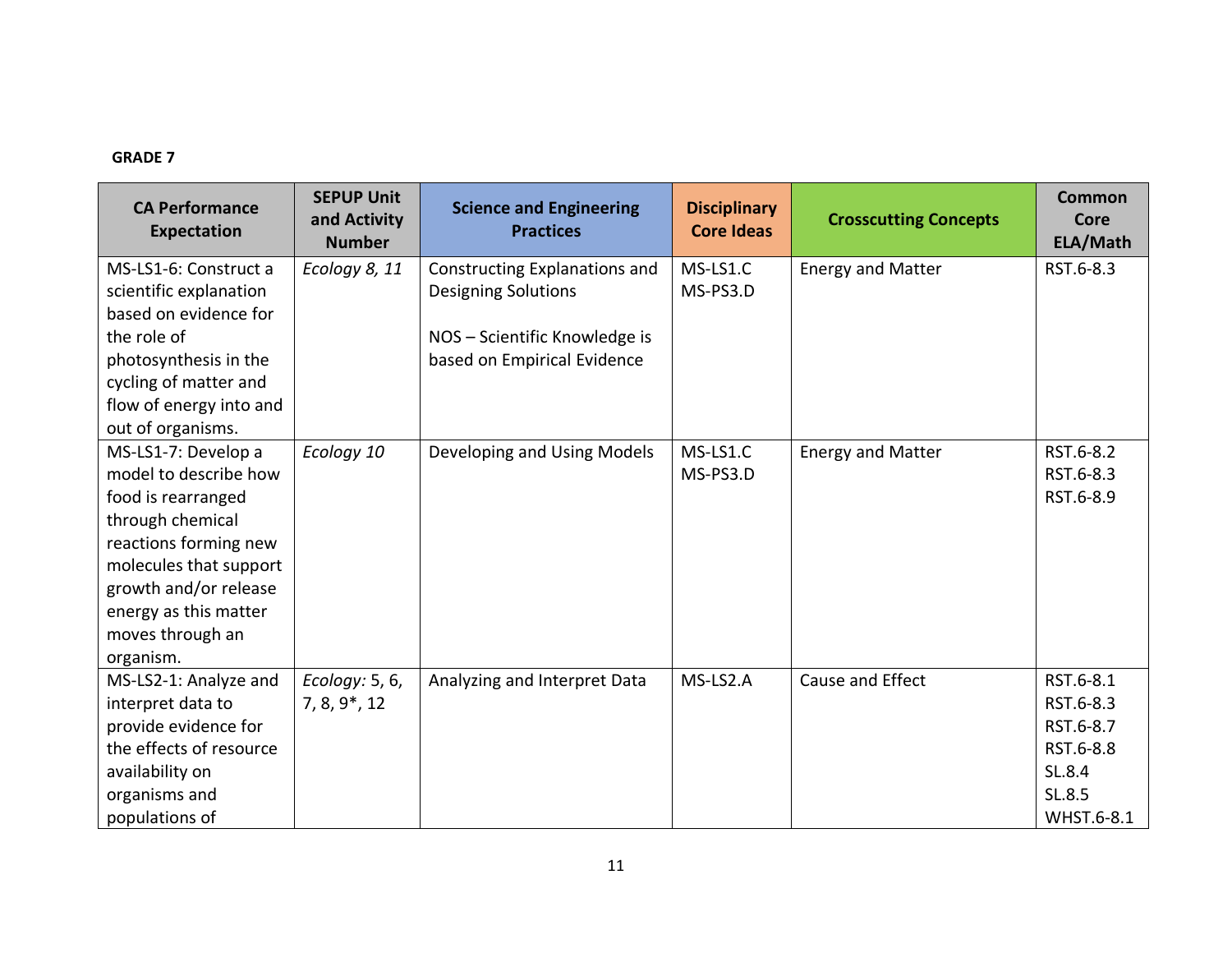| <b>CA Performance</b><br><b>Expectation</b> | <b>SEPUP Unit</b><br>and Activity<br><b>Number</b> | <b>Science and Engineering</b><br><b>Practices</b>          | <b>Disciplinary</b><br><b>Core Ideas</b> | <b>Crosscutting Concepts</b>        | <b>Common</b><br><b>Core</b><br>ELA/Math |
|---------------------------------------------|----------------------------------------------------|-------------------------------------------------------------|------------------------------------------|-------------------------------------|------------------------------------------|
| organisms in an                             |                                                    |                                                             |                                          |                                     | WHST.6-8.9                               |
| ecosystem.                                  |                                                    |                                                             |                                          |                                     |                                          |
|                                             |                                                    |                                                             |                                          |                                     | 6.EE.C.9                                 |
|                                             |                                                    |                                                             |                                          |                                     | 6.RP.A.1                                 |
|                                             |                                                    |                                                             |                                          |                                     | 6.RP.A.3                                 |
|                                             |                                                    |                                                             |                                          |                                     | 6.SP.B.5                                 |
|                                             |                                                    |                                                             |                                          |                                     | MP.2                                     |
| MS-LS2-2: Construct an                      |                                                    |                                                             | MS-LS2.A                                 | Patterns                            | MP.4<br>RST.6-8.1                        |
| explanation that                            | Ecology: 2, 6,<br>7, 8, 10*, 13,                   | Constructing Explanations and<br><b>Designing Solutions</b> |                                          |                                     | RST.6-8.3                                |
| predicts patterns of                        | 14                                                 |                                                             |                                          |                                     | RST.6-8.8                                |
| interactions among                          |                                                    |                                                             |                                          |                                     | SL.8.4                                   |
| organisms across                            |                                                    |                                                             |                                          |                                     | SL.8.5                                   |
| multiple ecosystems.                        |                                                    |                                                             |                                          |                                     | WHST.6-8.9                               |
|                                             |                                                    |                                                             |                                          |                                     |                                          |
|                                             |                                                    |                                                             |                                          |                                     | 6.RP.A.1                                 |
|                                             |                                                    |                                                             |                                          |                                     | 6.RP.A.3                                 |
|                                             |                                                    |                                                             |                                          |                                     | MP.2                                     |
|                                             |                                                    |                                                             |                                          |                                     | MP.4                                     |
| MS-LS2-3: Develop a                         | Ecology: 7, 8,                                     | Developing and Using Models                                 | MS-LS2.B                                 | <b>Energy and Matter</b>            | RST.6-8.3                                |
| model to describe the                       | $11, 12^*, 15,$                                    |                                                             |                                          |                                     | RST.6-8.7                                |
| cycling of matter and                       | 16                                                 |                                                             |                                          | NOS - Scientific Knowledge          | WHST.6-8.9                               |
| flow of energy among                        |                                                    |                                                             |                                          | Assumes Order and                   |                                          |
| living and nonliving                        |                                                    |                                                             |                                          | <b>Constancy in Natural Systems</b> | 6.RP.A.1                                 |
| parts of an ecosystem.                      |                                                    |                                                             |                                          |                                     | 6.RP.A.3                                 |
|                                             |                                                    |                                                             |                                          |                                     | MP.2                                     |
|                                             |                                                    |                                                             |                                          |                                     | MP.4                                     |
|                                             |                                                    |                                                             |                                          |                                     |                                          |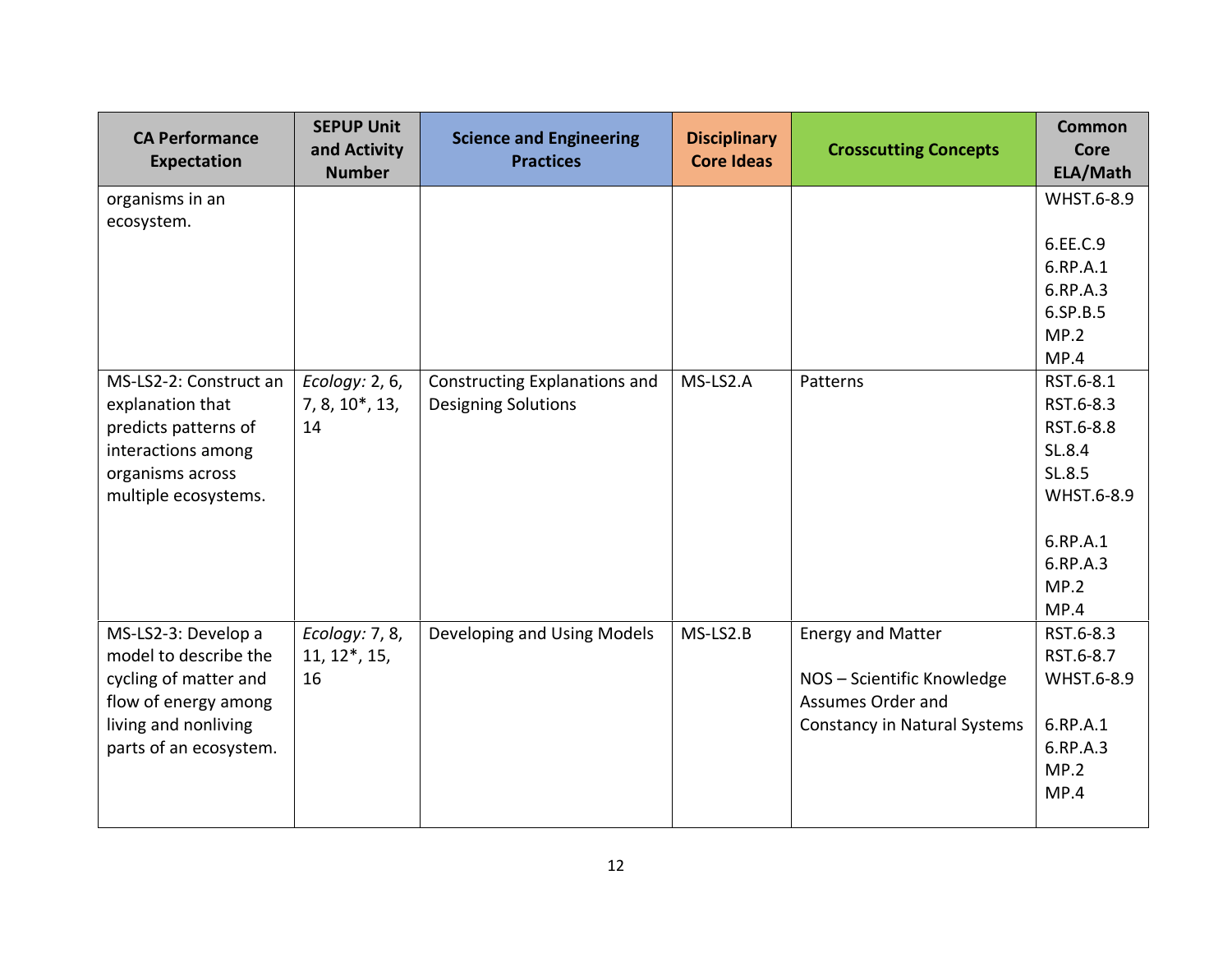| <b>CA Performance</b><br><b>Expectation</b>                                                                                             | <b>SEPUP Unit</b><br>and Activity<br><b>Number</b>             | <b>Science and Engineering</b><br><b>Practices</b>           | <b>Disciplinary</b><br><b>Core Ideas</b> | <b>Crosscutting Concepts</b>                                                                                                                                                                                                                                                                | <b>Common</b><br><b>Core</b><br>ELA/Math                                              |
|-----------------------------------------------------------------------------------------------------------------------------------------|----------------------------------------------------------------|--------------------------------------------------------------|------------------------------------------|---------------------------------------------------------------------------------------------------------------------------------------------------------------------------------------------------------------------------------------------------------------------------------------------|---------------------------------------------------------------------------------------|
| MS-LS2-4: Construct an<br>argument supported                                                                                            | Ecology: 1, 2,<br>3, 4, 5, 6, 12,                              | Analyzing and Interpreting<br>Data                           | MS-LS2.C                                 | Cause and Effect                                                                                                                                                                                                                                                                            | RST.6-8.1<br>RST.6-8.3                                                                |
| by empirical evidence<br>that changes to<br>physical or biological<br>components of an<br>ecosystem affect                              | $13, 14*$                                                      | NOS - Scientific Knowledge is<br>based on Empirical Evidence |                                          | <b>Stability and Change</b>                                                                                                                                                                                                                                                                 | RST.6-8.8<br>SL.8.5<br>WHST.6-8.1<br>WHST.6-8.9                                       |
| populations.                                                                                                                            |                                                                | Engaging in Argument from<br>Evidence                        |                                          |                                                                                                                                                                                                                                                                                             | 6.EE.C.9<br>6.SP.B.5<br>MP.2                                                          |
| MS-LS2-5: Evaluate<br>competing design<br>solutions for<br>maintaining<br>biodiversity and<br>ecosystem services.                       | Ecology: 2, 3,<br>4, 5, 13, 14,<br>$15^*$ , 18                 | Engaging in Argument from<br>Evidence                        | MS-ETS1.B<br>MS-LS2.C<br>MS-LS4.D        | <b>Stability and Change</b><br>Connections to Engineering,<br>Technology, and Applications of<br>Science -- Influence of Science,<br>Engineering, and Technology on<br>Society and the Natural World<br>NOS - Science Addresses<br>Questions About the Natural and<br><b>Material World</b> | RST.6-8.1<br>RST.6-8.3<br>RST.6-8.8<br>SL.8.5<br>WHST.6-8.1<br>WHST.6-8.9<br>6.SP.B.5 |
| MS-ESS2-1: Develop a<br>model to describe the<br>cycling of Earth's<br>materials and the flow<br>of energy that drives<br>this process. | Geological<br>Processes: 2,<br>5, 8, 9, 10, 11,<br>13, 14, 15* | Developing and Using Models                                  | MS-ESS2.A                                | <b>Stability and Change</b>                                                                                                                                                                                                                                                                 | RST.6-8.2<br>RST.6-8.3<br>RST.6-8.4<br>WHST.6-8.1<br>WHST.6-8.2<br>SL.8.1             |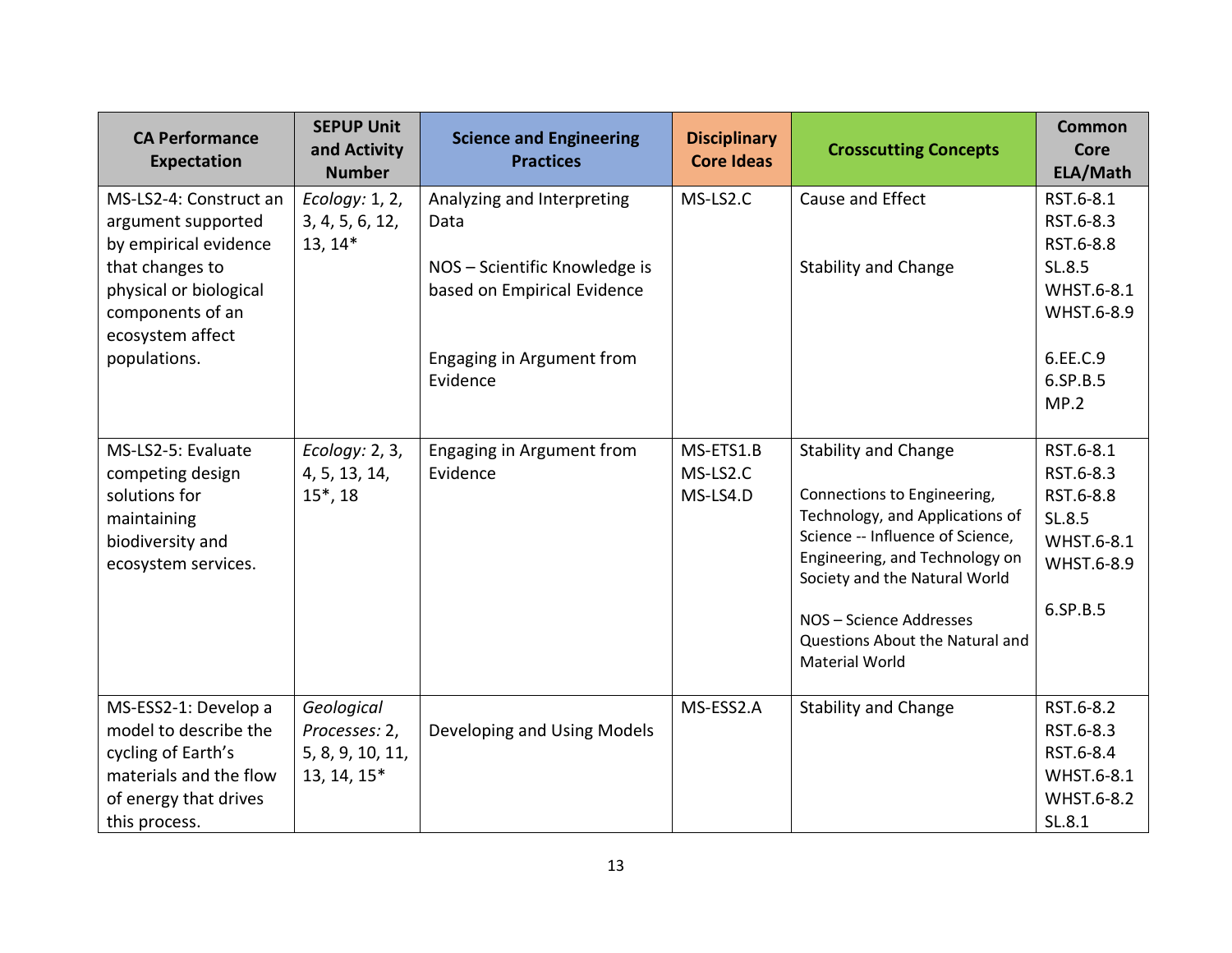| <b>CA Performance</b><br><b>Expectation</b> | <b>SEPUP Unit</b><br>and Activity<br><b>Number</b> | <b>Science and Engineering</b><br><b>Practices</b> | <b>Disciplinary</b><br><b>Core Ideas</b> | <b>Crosscutting Concepts</b> | <b>Common</b><br><b>Core</b><br>ELA/Math |
|---------------------------------------------|----------------------------------------------------|----------------------------------------------------|------------------------------------------|------------------------------|------------------------------------------|
|                                             |                                                    |                                                    |                                          |                              | 6.RP.A.1                                 |
|                                             |                                                    |                                                    |                                          |                              | MP.2                                     |
| MS-ESS2-2: Construct                        | Geological                                         | Constructing Explanations and                      | MS-ESS2.A                                | Scale, Proportion, and       | RST.6-8.1                                |
| an explanation based                        | Processes: 2,                                      | <b>Designing Solutions</b>                         | MS-ESS2.C                                | Quantity                     | RST.6-8.2                                |
| on evidence for how                         | 3, 4, 6, 10, 11,                                   |                                                    |                                          |                              | RST.6-8.3                                |
| geoscience processes                        | $12, 13*$                                          |                                                    |                                          |                              | WHST.6-8.1                               |
| have changed Earth's                        |                                                    |                                                    |                                          |                              | WHST.6-8.2                               |
| surface at varying time                     |                                                    |                                                    |                                          |                              | WHST.6-8.9                               |
| and spatial scales.                         |                                                    |                                                    |                                          |                              | SL.8.1                                   |
|                                             |                                                    |                                                    |                                          |                              | 6.RP.A.1                                 |
|                                             |                                                    |                                                    |                                          |                              | 6.NS.C.5                                 |
|                                             |                                                    |                                                    |                                          |                              | 7.RP.A.2                                 |
|                                             |                                                    |                                                    |                                          |                              | MP.4                                     |
| MS-ESS2-3: Analyze                          | Geological                                         | Analyze and Interpret Data                         | MS-ESS1.C                                | Patterns                     | RST.6-8.2                                |
| and interpret data on                       | Processes: 10,                                     |                                                    | MS-ESS2.B                                |                              | WHST.6-8.1                               |
| the distribution of                         | 11, 12, 13,                                        | Connections to the Nature of                       |                                          |                              | WHST.6-8.2                               |
| fossils and rocks,                          | $14^*$ , 16                                        | Science - Scientific Knowledge                     |                                          |                              | SL.8.1                                   |
| continental shapes,                         |                                                    | is Open to Revision in Light of                    |                                          |                              |                                          |
| and seafloor structures                     |                                                    | New Evidence                                       |                                          |                              | 6.RP.A.1                                 |
| to provide evidence of                      |                                                    |                                                    |                                          |                              | 7.RP.A.2                                 |
| the past plate motions.                     |                                                    |                                                    |                                          |                              | MP.2                                     |
| MS-ESS3-1: Construct a                      | Geological                                         | Constructing Explanations and                      | MS-ESS3.A                                | Cause and Effect             | RST.6-8.2                                |
| scientific explanation                      | Processes: 12,                                     | <b>Designing Solutions</b>                         |                                          |                              | RST.6-8.3                                |
| based on evidence for                       | $16, 17*$                                          |                                                    |                                          | Connections to Engineering,  | WHST.6-8.1                               |
| how the uneven                              |                                                    |                                                    |                                          | Technology, and Applications | WHST.6-8.7                               |
| distributions of Earth's                    |                                                    |                                                    |                                          | of Science - Influence of    | SL.8.1                                   |
| mineral, energy, and                        |                                                    |                                                    |                                          | Science Engineering and      |                                          |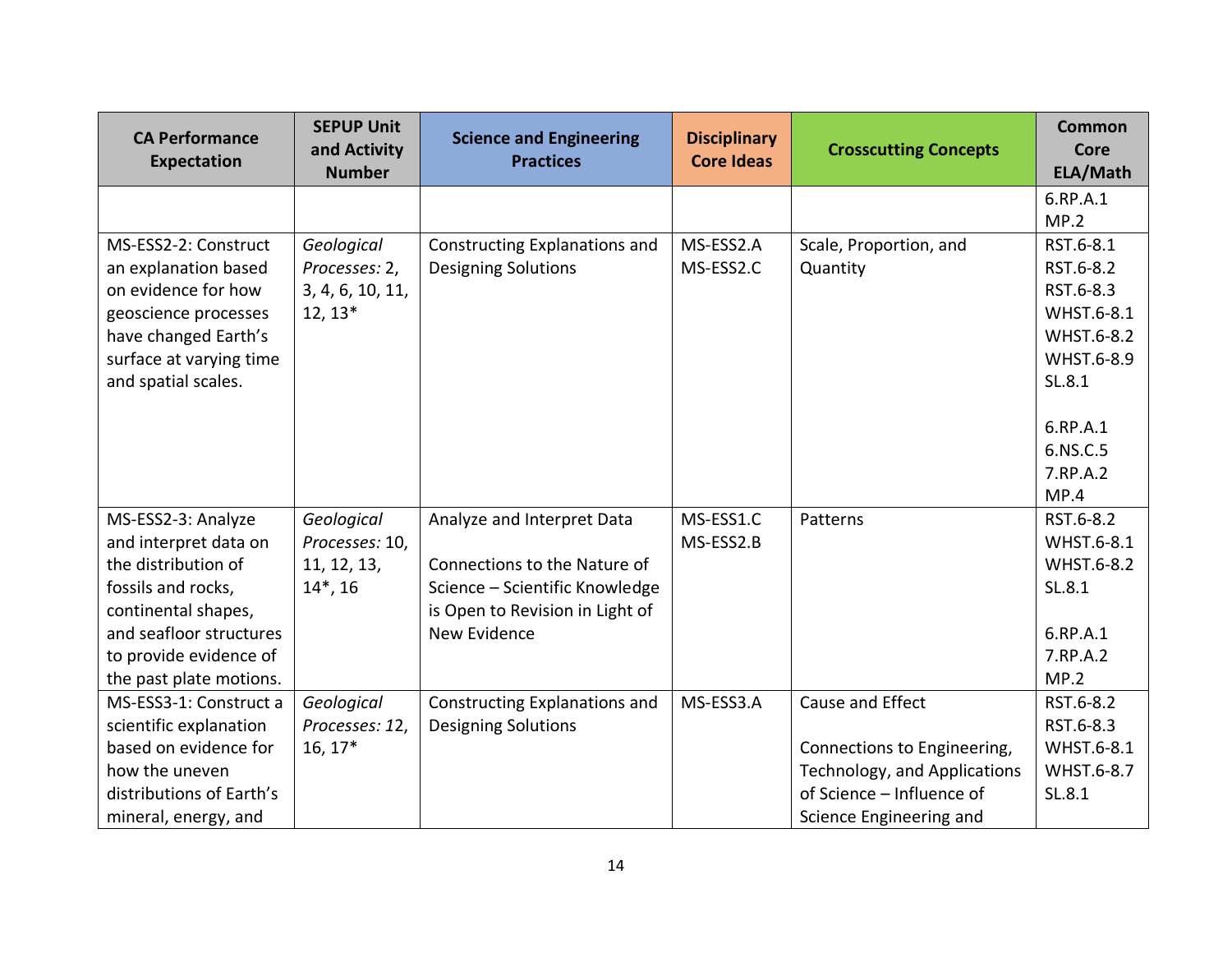| <b>CA Performance</b><br><b>Expectation</b>                                                                                                                                                   | <b>SEPUP Unit</b><br>and Activity<br><b>Number</b>         | <b>Science and Engineering</b><br><b>Practices</b>                                                                                     | <b>Disciplinary</b><br><b>Core Ideas</b> | <b>Crosscutting Concepts</b>                                                                                                                                                                | <b>Common</b><br><b>Core</b><br>ELA/Math                                                                                                |
|-----------------------------------------------------------------------------------------------------------------------------------------------------------------------------------------------|------------------------------------------------------------|----------------------------------------------------------------------------------------------------------------------------------------|------------------------------------------|---------------------------------------------------------------------------------------------------------------------------------------------------------------------------------------------|-----------------------------------------------------------------------------------------------------------------------------------------|
| groundwater resources<br>are the result of past<br>and current geoscience<br>processes.                                                                                                       |                                                            |                                                                                                                                        |                                          | Technology on Society and<br>the Natural World                                                                                                                                              |                                                                                                                                         |
| MS-ESS3-2: Analyze<br>and interpret data on<br>natural hazards to<br>forecast future<br>catastrophic events<br>and inform the<br>development of<br>technologies to<br>mitigate their effects. | Geological<br>Processes: 1,<br>3, 4, 6, 7, 8,<br>$11, 18*$ | Analyzing and Interpreting<br>Data                                                                                                     | MS-ESS3.B                                | Patterns<br>Connections to Engineering,<br>Technology, and Applications<br>of Science -- Influence of<br>Science, Engineering, and<br>Technology on Society and the<br><b>Natural World</b> | RST.6-8.1<br>RST.6-8.2<br>RST.6-8.3<br>RST.6-8.4<br>WHST.6-8.1<br><b>WHST.6-8.2</b><br>WHST.6-8.9<br>SL.8.1<br>6.NS.C.5<br>MP.2<br>MP.4 |
| MS-PS1-1: Develop<br>models to describe the<br>atomic composition of<br>simple molecules and<br>extended structures.                                                                          | Chemistry of<br>Materials: 2,<br>$6, 7, 11, 12*$           | Developing and Using Models                                                                                                            | MS-PS1.A                                 | Scale, Proportion, and<br>Quantity                                                                                                                                                          | RST.6-8.2<br>RST.6-8.3<br>RST.6-8.7                                                                                                     |
| MS-PS1-2: Analyze and<br>interpret data on the<br>properties of<br>substances before and<br>after the substances<br>interact to determine if                                                  | Chemical<br>Reactions: 1,<br>$2, 3, 4, 5^*$ , 11           | Analyzing and Interpreting<br>Data<br>Connections to the Nature of<br>Science - Scientific Knowledge<br>is Based on Empirical Evidence | MS-PS1.A<br>MS-PS1.B                     | Patterns                                                                                                                                                                                    | RST.6-8.1<br>RST.6-8.3<br>RST.6-8.4<br>RST.6-8.7<br>RST.6-8.9<br>SL.8.1<br>WHST.6-8.9                                                   |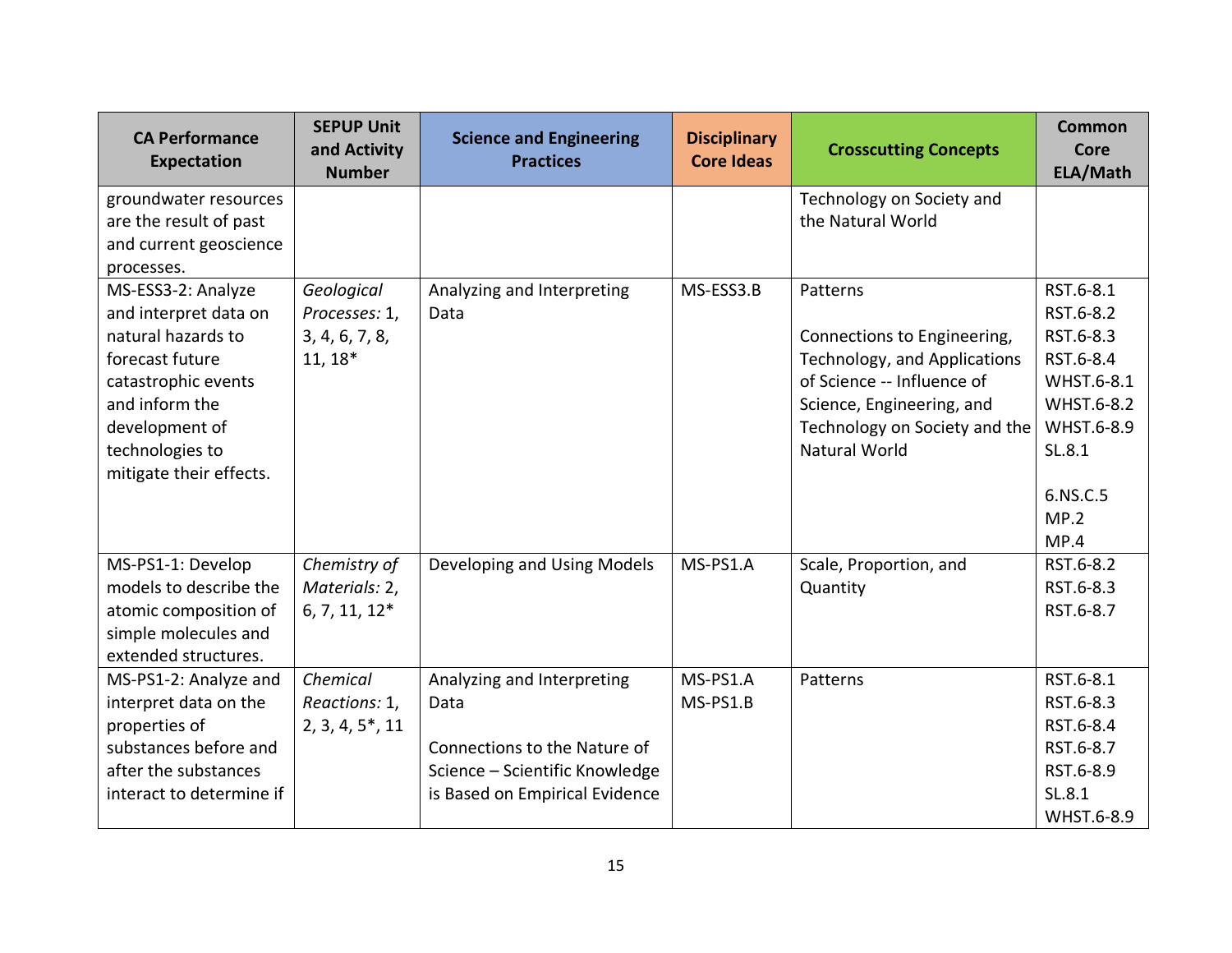| <b>CA Performance</b><br><b>Expectation</b>                                                                                                                                                | <b>SEPUP Unit</b><br>and Activity<br><b>Number</b>            | <b>Science and Engineering</b><br><b>Practices</b>                                                            | <b>Disciplinary</b><br><b>Core Ideas</b> | <b>Crosscutting Concepts</b>                                                                                                                                                                                                                                  | <b>Common</b><br><b>Core</b><br>ELA/Math                                              |
|--------------------------------------------------------------------------------------------------------------------------------------------------------------------------------------------|---------------------------------------------------------------|---------------------------------------------------------------------------------------------------------------|------------------------------------------|---------------------------------------------------------------------------------------------------------------------------------------------------------------------------------------------------------------------------------------------------------------|---------------------------------------------------------------------------------------|
| a chemical reaction has<br>occurred.                                                                                                                                                       |                                                               |                                                                                                               |                                          |                                                                                                                                                                                                                                                               |                                                                                       |
| MS-PS1-3: Gather and<br>make sense of<br>information to describe<br>that synthetic<br>materials come from<br>natural resources and<br>impact society.                                      | Chemistry of<br>Materials: 1,<br>2, 3, 4, 5, 11,<br>$12, 13*$ | Obtaining, Evaluating, and<br>Communicating Information                                                       | MS-PS1.A<br>MS-PS1.B                     | <b>Structure and Function</b><br>Connections to Engineering,<br>Technology, and Applications<br>of Science -- Interdependence<br>of Science, Engineering and<br>Technology and Influence of<br>Science, Engineering and<br>Technology on the Natural<br>World | RST.6-8.3<br>RST.6-8.7<br>WHST.6-8.1<br>WHST.6-8.9<br>7.RP.A.2                        |
| MS-PS1-4: Develop a<br>model that predicts<br>and describes changes<br>in particle motion,<br>temperature, and state<br>of a pure substance<br>when thermal energy is<br>added or removed. | Chemistry of<br>Materials: 7,<br>8, 9, 10                     | Developing and Using Models                                                                                   | MS-PS1.A<br>MS-PS3.A                     | Cause and Effect                                                                                                                                                                                                                                              | RST.6-8.3                                                                             |
| MS-PS1-5: Develop and<br>use a model to<br>describe how the total<br>number of atoms does<br>not change in a<br>chemical reaction and<br>thus mass is conserved.                           | Chemical<br>Reactions: 1,<br>2, 3, 4, 5, 6,<br>$7*$           | Developing and Using Models<br>Science Models, Laws,<br>Mechanisms, and Theories<br>Explain Natural Phenomena | MS-PS1.B                                 | <b>Energy and Matter</b>                                                                                                                                                                                                                                      | RST.6-8.1<br>RST.6-8.3<br>RST.6-8.4<br>RST.6-8.7<br>RST.6-8.9<br>SL.8.1<br>WHST.6-8.9 |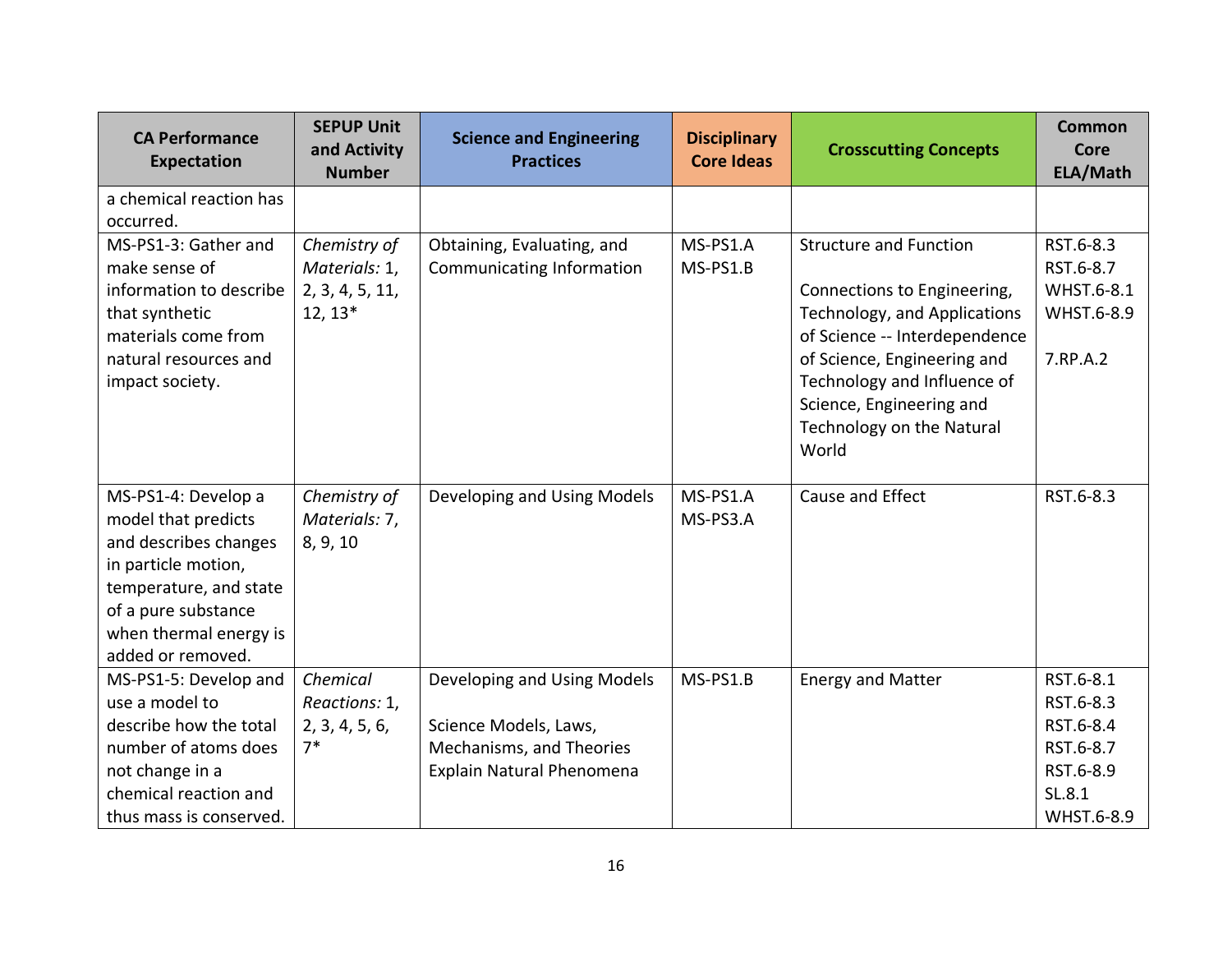| <b>CA Performance</b><br>Expectation                                                                                                                                                                                                                                                                                | <b>SEPUP Unit</b><br>and Activity<br><b>Number</b>              | <b>Science and Engineering</b><br><b>Practices</b>          | <b>Disciplinary</b><br><b>Core Ideas</b> | <b>Crosscutting Concepts</b>                                                                | <b>Common</b><br><b>Core</b><br>ELA/Math                                 |
|---------------------------------------------------------------------------------------------------------------------------------------------------------------------------------------------------------------------------------------------------------------------------------------------------------------------|-----------------------------------------------------------------|-------------------------------------------------------------|------------------------------------------|---------------------------------------------------------------------------------------------|--------------------------------------------------------------------------|
| MS-PS1-6: Undertake a<br>design project to<br>construct, test, and<br>modify a device that<br>either releases or<br>absorbs thermal<br>energy by chemical<br>processes.                                                                                                                                             | Chemical<br>Reactions: 2,<br>3, 5, 8, 9, 10,<br>$11*$           | Constructing Explanations and<br><b>Designing Solutions</b> | MS-ETS1.B<br>MS-ETS1.C<br>MS-PS1.B       | <b>Energy and Matter</b>                                                                    | RST.6-8.1<br>RST.6-8.3<br>RST.6-8.4<br>RST.6-8.7<br>SL.8.1<br>WHST.6-8.9 |
| MS-ETS1-1: Define the<br>criteria and constraints<br>of a design problem<br>with sufficient<br>precision to ensure a<br>successful solution,<br>taking into account<br>relevant scientific<br>principles and potential<br>impacts on people and<br>the natural<br>environment that may<br>limit possible solutions. | <b>Biomedical</b><br>Engineering:<br>$1, 2, 3^*, 4, 5,$<br>7, 9 | Asking Questions and Defining<br>Problems                   | MS-ETS1.A                                | Influence of Science,<br>Engineering, and Technology<br>on Society and the Natural<br>World |                                                                          |
| MS-ETS1-2: Evaluate<br>competing design<br>solutions using a<br>systematic process to<br>determine how well<br>they meet the criteria                                                                                                                                                                               | <b>Biomedical</b><br>Engineering:<br>$4, 5, 7*$                 | Engaging in Argument from<br>Evidence                       | MS-ETS1.B                                | No CCC cited in the CA<br>standard                                                          | SL.8.4<br>6.RP.A.1<br>6.RP.A.3<br>MP.2                                   |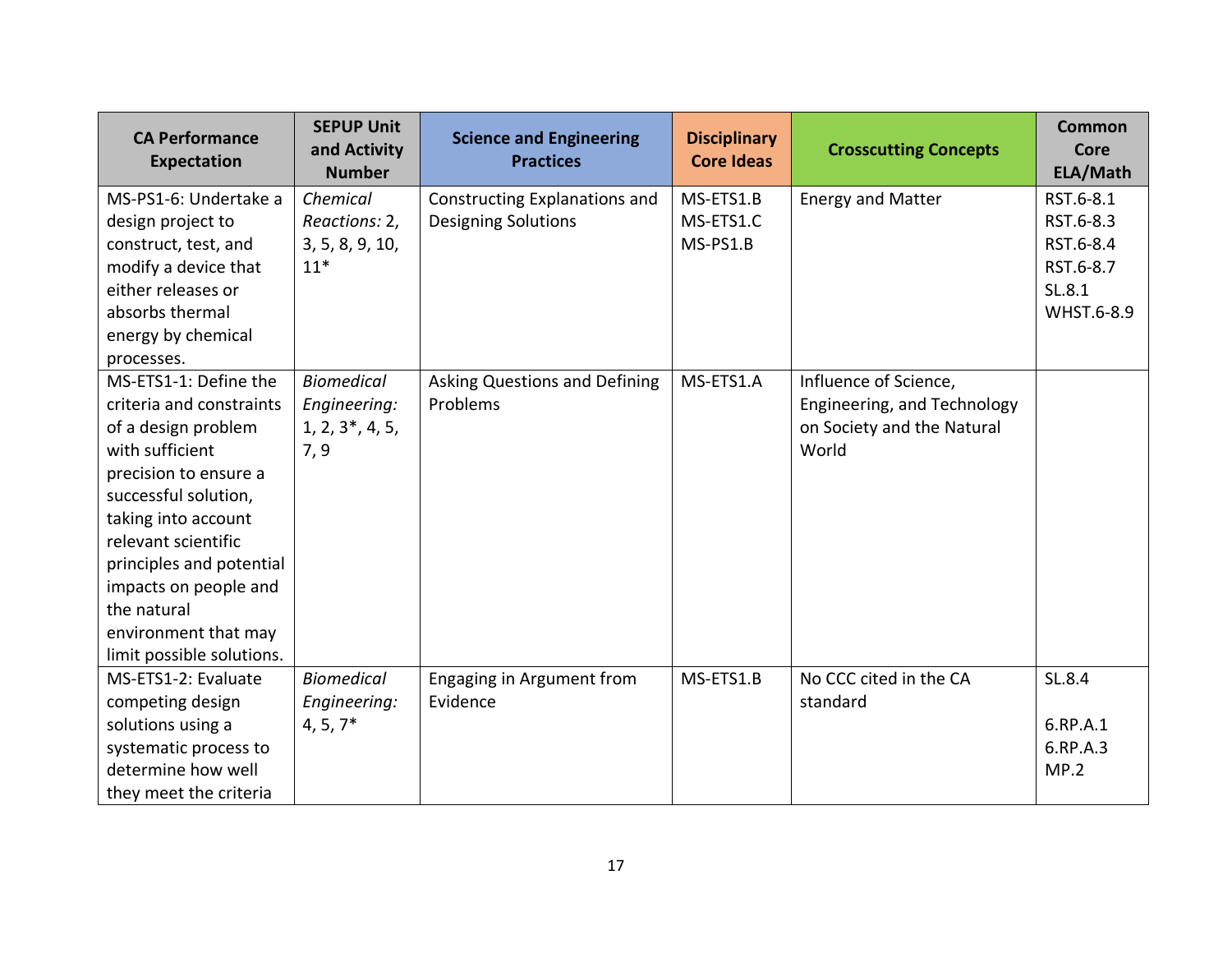| <b>CA Performance</b><br><b>Expectation</b>                                                                                                                                                                                                                              | <b>SEPUP Unit</b><br>and Activity<br><b>Number</b>    | <b>Science and Engineering</b><br><b>Practices</b> | <b>Disciplinary</b><br><b>Core Ideas</b> | <b>Crosscutting Concepts</b>       | Common<br>Core<br>ELA/Math             |
|--------------------------------------------------------------------------------------------------------------------------------------------------------------------------------------------------------------------------------------------------------------------------|-------------------------------------------------------|----------------------------------------------------|------------------------------------------|------------------------------------|----------------------------------------|
| and constraints of the<br>problem.                                                                                                                                                                                                                                       |                                                       |                                                    |                                          |                                    |                                        |
| MS-ETS1-3: Analyze<br>data from tests to<br>determine similarities<br>and differences among<br>several design<br>solutions to identify<br>the best characteristics<br>of each that can be<br>combined into a new<br>solution to better meet<br>the criteria for success. | <b>Biomedical</b><br>Engineering:<br>$1, 2, 4, 5*$    | Analyzing and Interpreting<br>Data                 | MS-ETS1.B<br>MS-ETS1.C                   | No CCC cited in the CA<br>standard | SL.8.4<br>6.RP.A.1<br>6.RP.A.3<br>MP.2 |
| MS-ETS1-4: Develop a<br>model to generate data<br>for iterative testing and<br>modification of a<br>proposed object, tool,<br>or process such that an<br>optimal design can be<br>achieved.                                                                              | <b>Biomedical</b><br>Engineering:<br>$2, 4, 5, 8, 9*$ | Developing and Using Models                        | MS-ETS1.B<br>MS-ETS1.C                   | No CCC cited in the CA<br>standard | SL.8.4<br>6.RP.A.1<br>6.RP.A.3<br>MP.2 |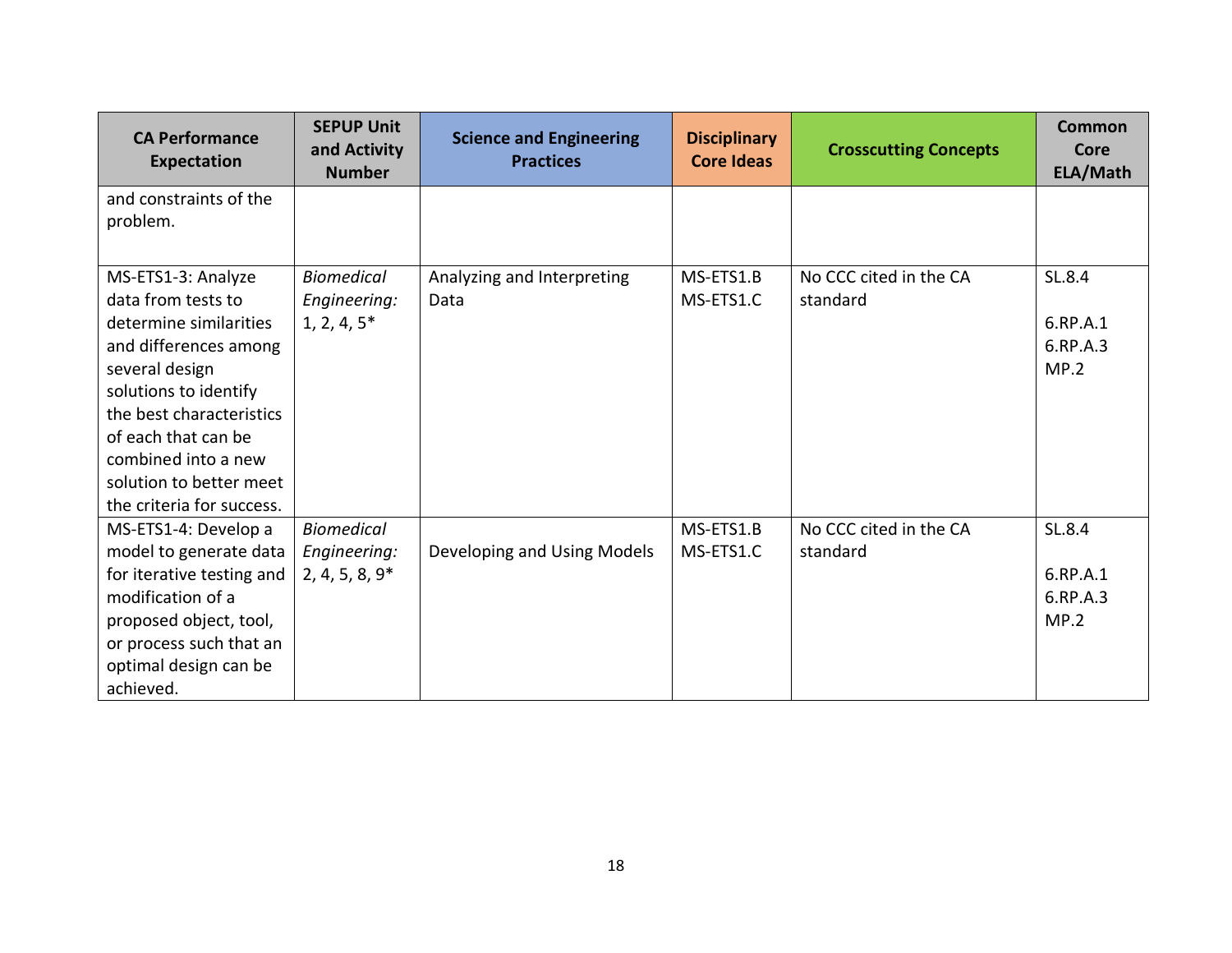| <b>CA Performance</b><br>Expectation | <b>SEPUP Unit</b><br>and Activity<br><b>Number</b> | <b>Science and Engineering</b><br><b>Practices</b> | <b>Disciplinary</b><br><b>Core Ideas</b> | <b>Crosscutting Concepts</b>  | Common<br><b>Core</b><br>ELA/Math |
|--------------------------------------|----------------------------------------------------|----------------------------------------------------|------------------------------------------|-------------------------------|-----------------------------------|
| MS-LS3-1: Develop and                | Reproduction:                                      | Analyzing and Interpreting                         | MS-LS1.B                                 | Cause and Effect              | RST.6-8.1                         |
| use a model to                       | 1, 3, 7, 8, 12,                                    | Data                                               | MS-LS3.A                                 |                               | RST.6-8.2                         |
| describe why structural              | $13*$                                              |                                                    | MS-LS3.B                                 | Connections to the Nature of  | RST.6-8.4                         |
| changes to genes                     |                                                    | Asking Questions and Defining                      |                                          | Science                       | RST.6-8.7                         |
| (mutations) located on               |                                                    | Problems                                           |                                          |                               | SL.8.1                            |
| chromosomes may                      |                                                    |                                                    |                                          | Patterns                      | <b>WHST.6-8.2</b>                 |
| affect proteins and                  |                                                    | Connections to the Nature of                       |                                          |                               | WHST.6-8.9                        |
| may result in harmful,               |                                                    | Science                                            |                                          | Scale, Proportion, and        |                                   |
| beneficial, or neutral               |                                                    |                                                    |                                          | Quantity                      | 6.SP.B.5                          |
| effects to the structure             |                                                    | Constructing Explanations and                      |                                          |                               | 6.RP.A.1                          |
| and function of the                  |                                                    | <b>Designing Solutions</b>                         |                                          | <b>Structure and Function</b> |                                   |
| organism.                            |                                                    |                                                    |                                          |                               |                                   |
|                                      |                                                    | Developing and Using Models                        |                                          |                               |                                   |
|                                      |                                                    |                                                    |                                          |                               |                                   |
|                                      |                                                    | Obtaining, Evaluating, and                         |                                          |                               |                                   |
|                                      |                                                    | Communicating Information                          |                                          |                               |                                   |
|                                      |                                                    |                                                    |                                          |                               |                                   |
|                                      |                                                    | Planning and Carrying Out                          |                                          |                               |                                   |
|                                      |                                                    | Investigations                                     |                                          |                               |                                   |
| MS-LS4-1: Analyze and                |                                                    | Analyzing and Interpreting                         | MS-LS4.A                                 | Cause and Effect              | RST.6-8.3                         |
| interpret data for                   |                                                    | Data                                               |                                          |                               | RST.6-8.7                         |
| patterns in the fossil               | Evolution: 7,                                      |                                                    |                                          | Connections to the Nature of  | RST.6-8.9                         |
| record that document                 | 8, 9, 10 11*                                       | Scientific Knowledge is Based                      |                                          | Science: Scientific Knowledge | WHST.6-8.2                        |
| the existence, diversity,            |                                                    | on Empirical Evidence                              |                                          | Assumes an Order and          |                                   |
| extinction, and change               |                                                    |                                                    |                                          | Consistency in                | 6.SP.B.5                          |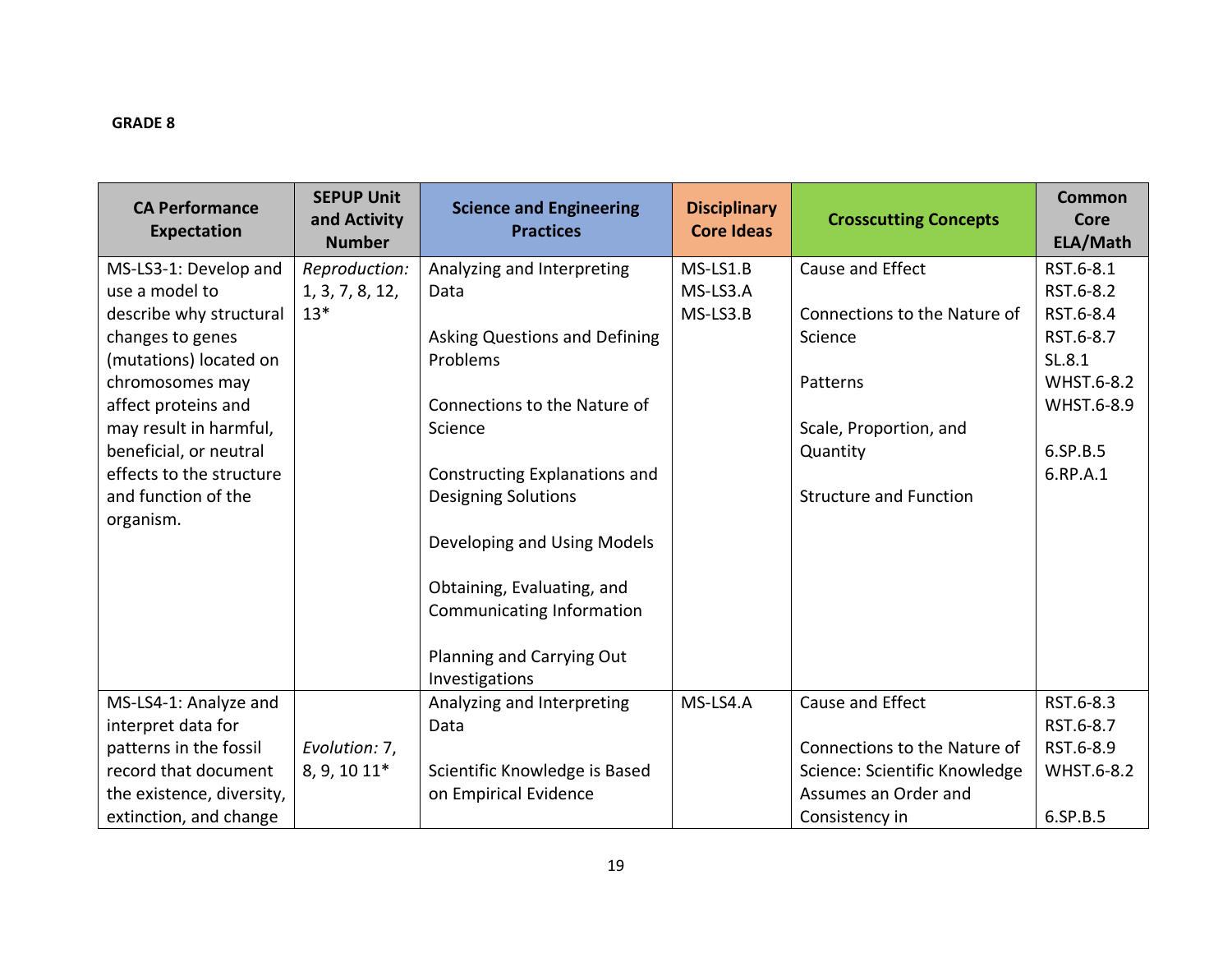| <b>CA Performance</b><br>Expectation | <b>SEPUP Unit</b><br>and Activity<br><b>Number</b> | <b>Science and Engineering</b><br><b>Practices</b> | <b>Disciplinary</b><br><b>Core Ideas</b> | <b>Crosscutting Concepts</b>  | <b>Common</b><br>Core<br>ELA/Math |
|--------------------------------------|----------------------------------------------------|----------------------------------------------------|------------------------------------------|-------------------------------|-----------------------------------|
| of life forms                        |                                                    |                                                    |                                          | <b>Natural Systems</b>        |                                   |
| throughout the history               |                                                    |                                                    |                                          |                               |                                   |
| of life on Earth under               |                                                    |                                                    |                                          | Patterns                      |                                   |
| the assumption that                  |                                                    |                                                    |                                          |                               |                                   |
| natural laws operate                 |                                                    |                                                    |                                          |                               |                                   |
| today as in the past.                |                                                    |                                                    |                                          |                               |                                   |
| MS-LS4-2: Apply                      |                                                    | <b>Constructing Explanations and</b>               | MS-LS4.A                                 | Patterns                      | RST.6-8.3                         |
| scientific ideas to                  |                                                    | <b>Designing Solutions</b>                         |                                          |                               | RST.6-8.7                         |
| construct an                         |                                                    |                                                    |                                          | Connections to the Nature of  | RST.6-8.9                         |
| explanation for the                  |                                                    |                                                    |                                          | Science: Scientific Knowledge | <b>WHST.6-8.2</b>                 |
| anatomical similarities              | Evolution: 7,                                      |                                                    |                                          | Assumes an Order and          |                                   |
| and differences among                | 8, 9, 10 11,                                       |                                                    |                                          | Consistency in                | 6.SP.B.5                          |
| modern organisms and                 | $12*$                                              |                                                    |                                          | <b>Natural Systems</b>        |                                   |
| between modern and                   |                                                    |                                                    |                                          |                               |                                   |
| fossil organisms to                  |                                                    |                                                    |                                          |                               |                                   |
| infer evolutionary                   |                                                    |                                                    |                                          |                               |                                   |
| relationships.                       |                                                    |                                                    |                                          |                               |                                   |
| MS-LS4-3: Analyze                    |                                                    | Analyzing and Interpreting                         | MS-LS4.A                                 | Patterns                      | RST.6-8.7                         |
| displays of pictorial                |                                                    | Data                                               |                                          |                               |                                   |
| data to compare                      |                                                    |                                                    |                                          |                               | 6.SP.B.5                          |
| patterns of similarities             |                                                    |                                                    |                                          |                               |                                   |
| in the embryological                 | Evolution: 12,                                     |                                                    |                                          |                               |                                   |
| development across                   | $13*$                                              |                                                    |                                          |                               |                                   |
| multiple species to                  |                                                    |                                                    |                                          |                               |                                   |
| identify relationships               |                                                    |                                                    |                                          |                               |                                   |
| not evident in the fully             |                                                    |                                                    |                                          |                               |                                   |
| formed anatomy.                      |                                                    |                                                    |                                          |                               |                                   |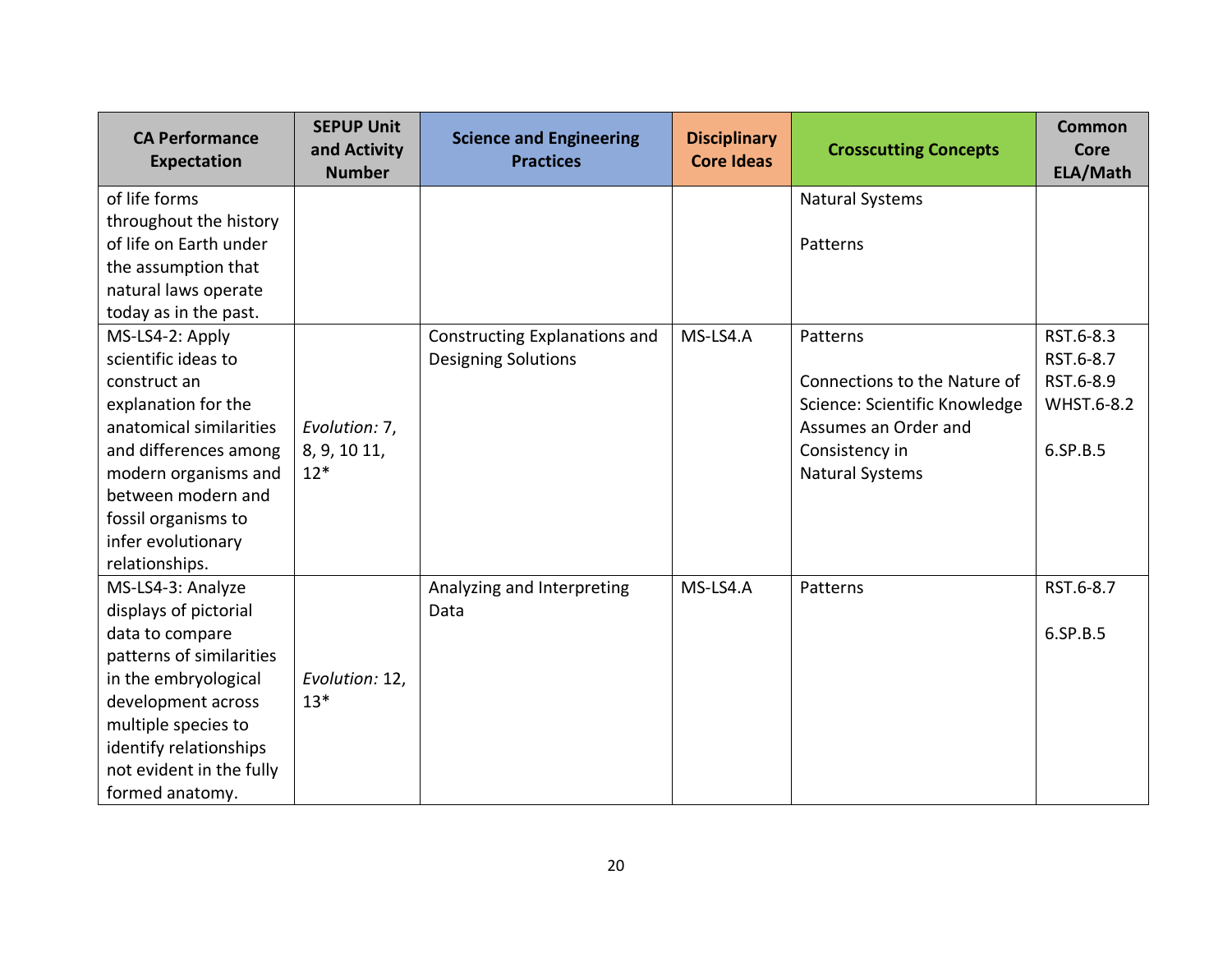| <b>CA Performance</b><br>Expectation                                                                                                                                                                                  | <b>SEPUP Unit</b><br>and Activity<br><b>Number</b> | <b>Science and Engineering</b><br><b>Practices</b>                                                                                                                  | <b>Disciplinary</b><br><b>Core Ideas</b> | <b>Crosscutting Concepts</b>                                                                                                                                                                                                                                      | <b>Common</b><br>Core<br>ELA/Math                                          |
|-----------------------------------------------------------------------------------------------------------------------------------------------------------------------------------------------------------------------|----------------------------------------------------|---------------------------------------------------------------------------------------------------------------------------------------------------------------------|------------------------------------------|-------------------------------------------------------------------------------------------------------------------------------------------------------------------------------------------------------------------------------------------------------------------|----------------------------------------------------------------------------|
| MS-LS4-4: Construct an<br>explanation based on<br>evidence that<br>describes how genetic<br>variations of traits in a<br>population increase<br>some individuals'<br>probability of surviving<br>and reproducing in a | Evolution: 1,<br>$2, 3, 4*$                        | Constructing Explanations and<br><b>Designing Solutions</b><br>Developing and Using Models<br>Engaging in Argument from<br>Evidence<br><b>Using Mathematics and</b> | MS-LS4.B                                 | Cause and Effect                                                                                                                                                                                                                                                  | RST.6-8.2<br>RST.6-8.3<br>WHST.6-8.2<br>WHST.6-8.9<br>6.RP.A.1<br>6.SP.B.5 |
| specific environment.<br>MS-LS4-5: Gather and<br>synthesize information<br>about the technologies<br>that have changed the<br>way humans influence<br>the inheritance of<br>desired traits in<br>organisms.           | Evolution: 14,<br>15, 16*                          | <b>Computational Thinking</b><br>Obtaining, Evaluating, and<br>Communicating Information                                                                            | MS-LS4.B                                 | Cause and Effect<br>Connections to the<br>Engineering, Technology and<br>Applications of Science -<br>Interdependence of Science,<br><b>Engineering and Technology</b><br>Connections to NOS-<br>Interdependence of Science,<br><b>Engineering and Technology</b> | RST.6-8.1<br>RST.6-8.7<br>WHST.6-8.2<br>WHST.6-8.8<br>WHST.6-8.9           |
| MS-LS4-6: Use<br>mathematical<br>representations to<br>support explanations<br>of how natural<br>selection may lead to<br>increases and                                                                               | Evolution: 1,<br>$2, 3, 4, 5, 6*$                  | <b>Using Mathematics and</b><br><b>Computational Thinking</b>                                                                                                       | MS-LS4.C                                 | Cause and Effect                                                                                                                                                                                                                                                  | RST.6-8.2<br>RST.6-8.3<br>SL.8.1<br>SL.8.4<br>WHST.6-8.2<br>WHST.6-8.9     |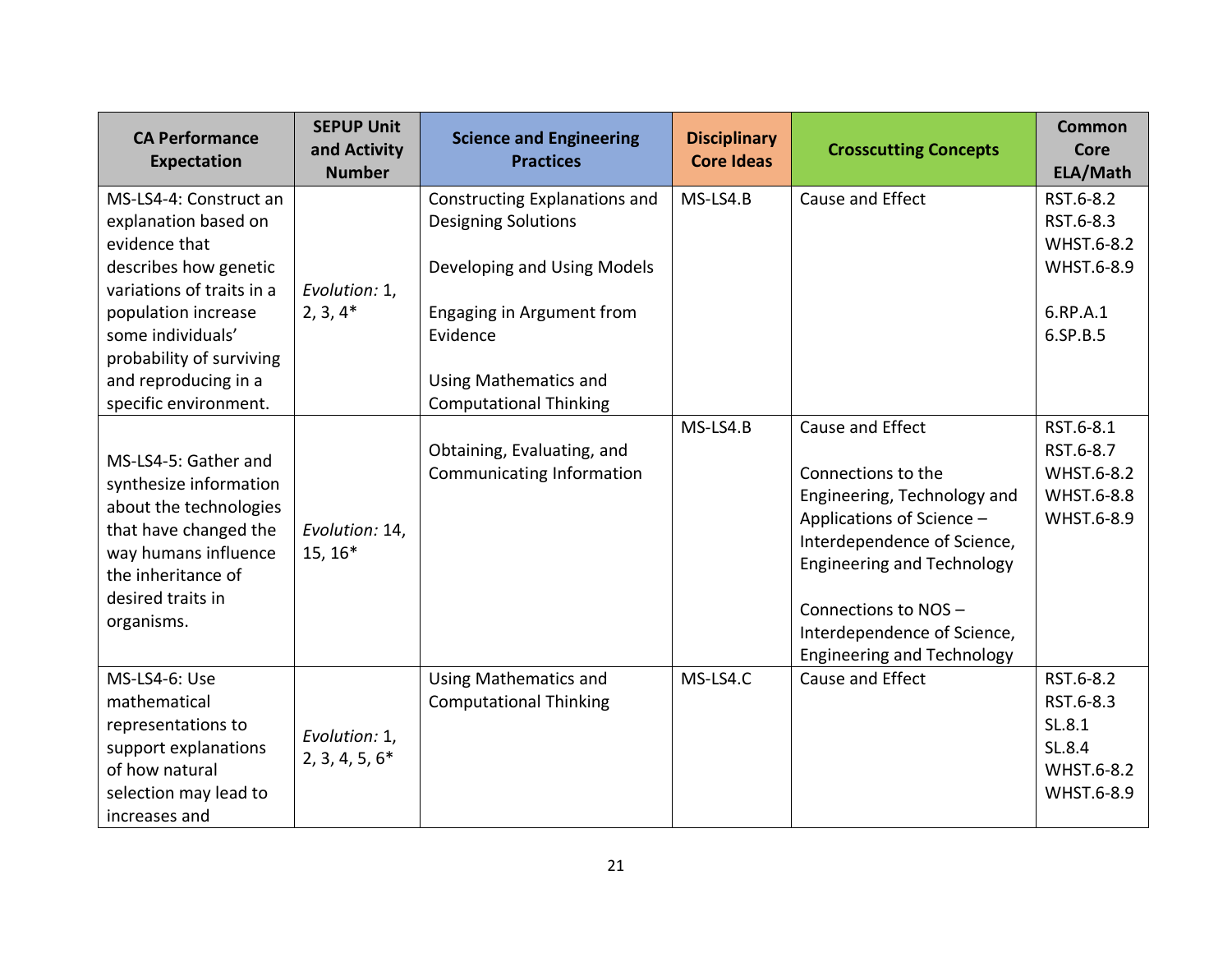| <b>CA Performance</b><br><b>Expectation</b>                                                                                                                                      | <b>SEPUP Unit</b><br>and Activity<br><b>Number</b>                    | <b>Science and Engineering</b><br><b>Practices</b> | <b>Disciplinary</b><br><b>Core Ideas</b> | <b>Crosscutting Concepts</b>                                                                                                             | <b>Common</b><br>Core<br>ELA/Math                                                       |
|----------------------------------------------------------------------------------------------------------------------------------------------------------------------------------|-----------------------------------------------------------------------|----------------------------------------------------|------------------------------------------|------------------------------------------------------------------------------------------------------------------------------------------|-----------------------------------------------------------------------------------------|
| decreases of specific<br>traits in populations<br>over time.                                                                                                                     |                                                                       |                                                    |                                          |                                                                                                                                          | 6.RP.A.1<br>6.SP.B.5                                                                    |
| MS-ESS1-1: Develop<br>and use a model of the<br>Earth-sun-moon<br>system to describe the<br>cyclic patterns of lunar<br>phases, eclipses of the<br>sun and moon, and<br>seasons. | Solar System<br>and Beyond:<br>2, 3, 4, 5, 6, 7,<br>$q*$              | Developing and Using Models                        | MS-ESS1.A<br>MS-ESS1.B                   | Connections to the Nature of<br>Science - Scientific<br>Knowledge Assumes an Order<br>and Consistency in Natural<br>Systems              | RST.6-8.2<br>WHST.6-8.2<br>SL.8.5<br>6.RP.A.1                                           |
| MS-ESS1-2: Develop<br>and use a model to<br>describe the role of<br>gravity in the motions<br>within galaxies and the<br>solar system.                                           | Solar System<br>and Beyond:<br>1, 10, 11, 12,<br>13, 14, 15,<br>$16*$ | Developing and Using Models                        | MS-ESS1.A<br>MS-ESS1.B                   | Systems and System Models<br>NOS -- Scientific Knowledge<br>Assumes an Order and<br><b>Consistency in Natural</b><br>Systems             | RST.6-8.1<br>WHST.6-8.2<br>WHST.6-8.9<br>SL.8.4<br>6.RP.A.1<br>6.RP.A.3<br>MP.2<br>MP.4 |
| MS-ESS1-3: Analyze<br>and interpret data to<br>determine scale<br>properties of objects in<br>the solar system.                                                                  | Solar System<br>and Beyond:<br>10, 11, 12,<br>$13*$                   | Analyze and Interpret Data                         | MS-ESS1.B                                | Connections to Engineering,<br>Technology, and Applications<br>of Science - Interdependence<br>of Science, Engineering and<br>Technology | WHST.6-8.2<br>SL.8.4<br>6.RP.A.1<br>6.RP.A.3<br>MP.2<br>MP.4                            |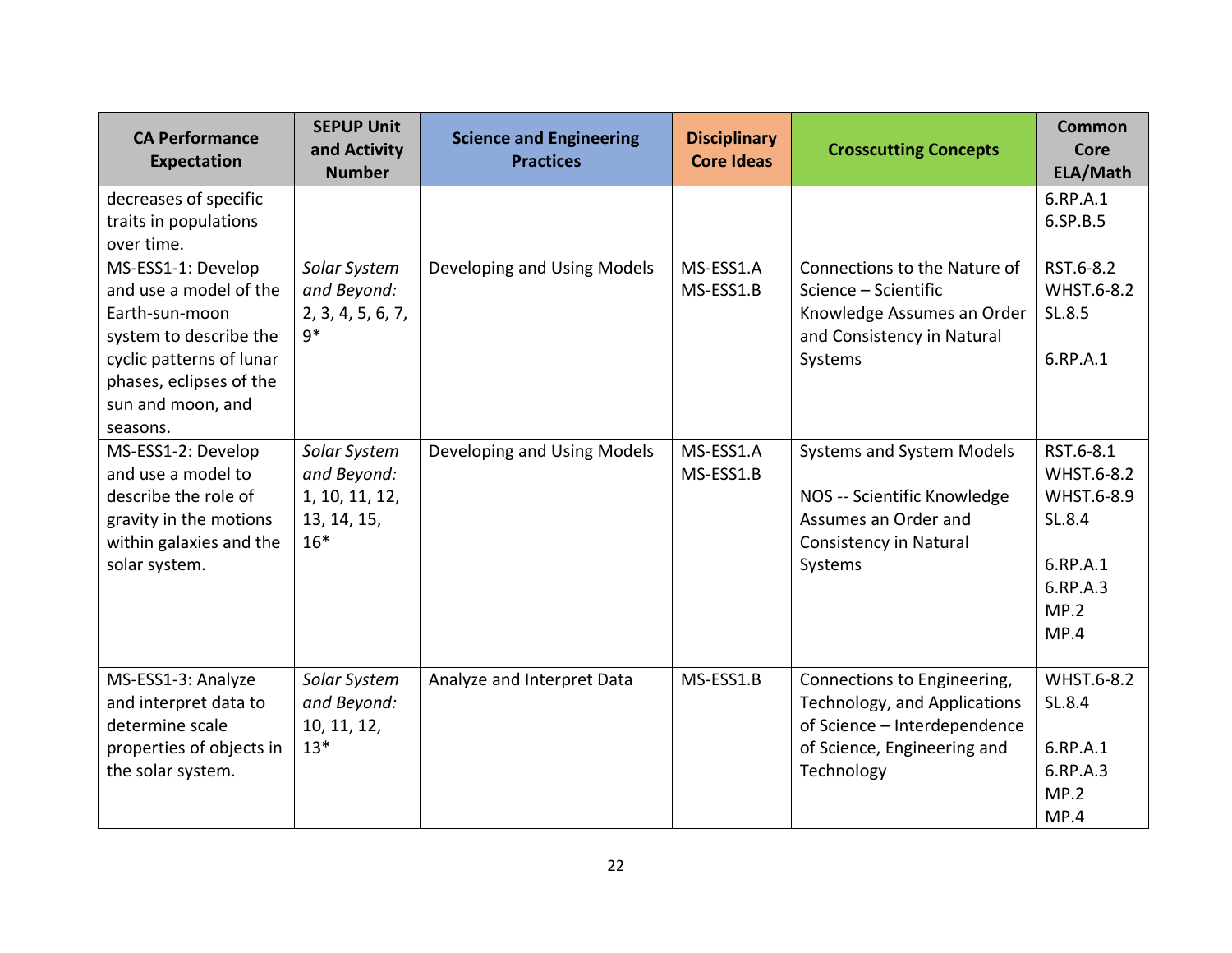| <b>CA Performance</b><br><b>Expectation</b>                                                                                                                                                      | <b>SEPUP Unit</b><br>and Activity<br><b>Number</b> | <b>Science and Engineering</b><br><b>Practices</b>                 | <b>Disciplinary</b><br><b>Core Ideas</b> | <b>Crosscutting Concepts</b>                                                                                                                                                                                                                                    | <b>Common</b><br><b>Core</b><br>ELA/Math                                   |
|--------------------------------------------------------------------------------------------------------------------------------------------------------------------------------------------------|----------------------------------------------------|--------------------------------------------------------------------|------------------------------------------|-----------------------------------------------------------------------------------------------------------------------------------------------------------------------------------------------------------------------------------------------------------------|----------------------------------------------------------------------------|
|                                                                                                                                                                                                  |                                                    |                                                                    |                                          |                                                                                                                                                                                                                                                                 |                                                                            |
| MS-ESS1-4: Construct a<br>scientific explanation<br>based on evidence<br>from rock strata for<br>how the geologic time<br>scale is used to<br>organize Earth's 4.6-<br>billion-year-old history. | Earth's<br>Resources: 9,<br>10, 11, 12*            | Constructing Explanations and<br><b>Designing Solutions</b>        | MS-ESS1.C                                | Scale, Proportion, and<br>Quantity                                                                                                                                                                                                                              | RST.6-8.3<br>WHST.6-8.1<br>WHST.6-8.9                                      |
| MS-ESS3-4: Construct<br>an argument<br>supported by evidence<br>for how increases in<br>human population and<br>per-capita<br>consumption of natural<br>resources impact<br>Earth's systems.     | Earth's<br>Resources: 2,<br>$4, 6, 13*$            | Engaging in Argument from<br>Evidence                              | MS-ESS3.C                                | Cause and Effect<br>Connections to Engineering,<br>Technology, and Applications<br>of Science - Influence of<br>Science, Engineering and<br>Technology and the Natural<br>World<br>NOS - Science Addresses<br>Questions About the Natural<br>and Material World | RST.6-8.1<br>RST.6-8.3<br>WHST.6-8.1<br>WHST.6-8.9<br>6.SP.B.5<br>7.RP.A.2 |
| MS-PS2-1: Apply<br>Newton's Third Law to<br>design a solution to a<br>problem involving the                                                                                                      | Force and<br>Motion: 1, 10,<br>$11, 12*$           | <b>Constructing Explanations and</b><br><b>Designing Solutions</b> | MS-PS2.A                                 | Systems and System Models<br>Connections to Engineering,<br>Technology, and Applications<br>of Science - Influence of                                                                                                                                           | RST.6-8.1<br>RST.6-8.3<br>RST.6-8.7<br>MP.2                                |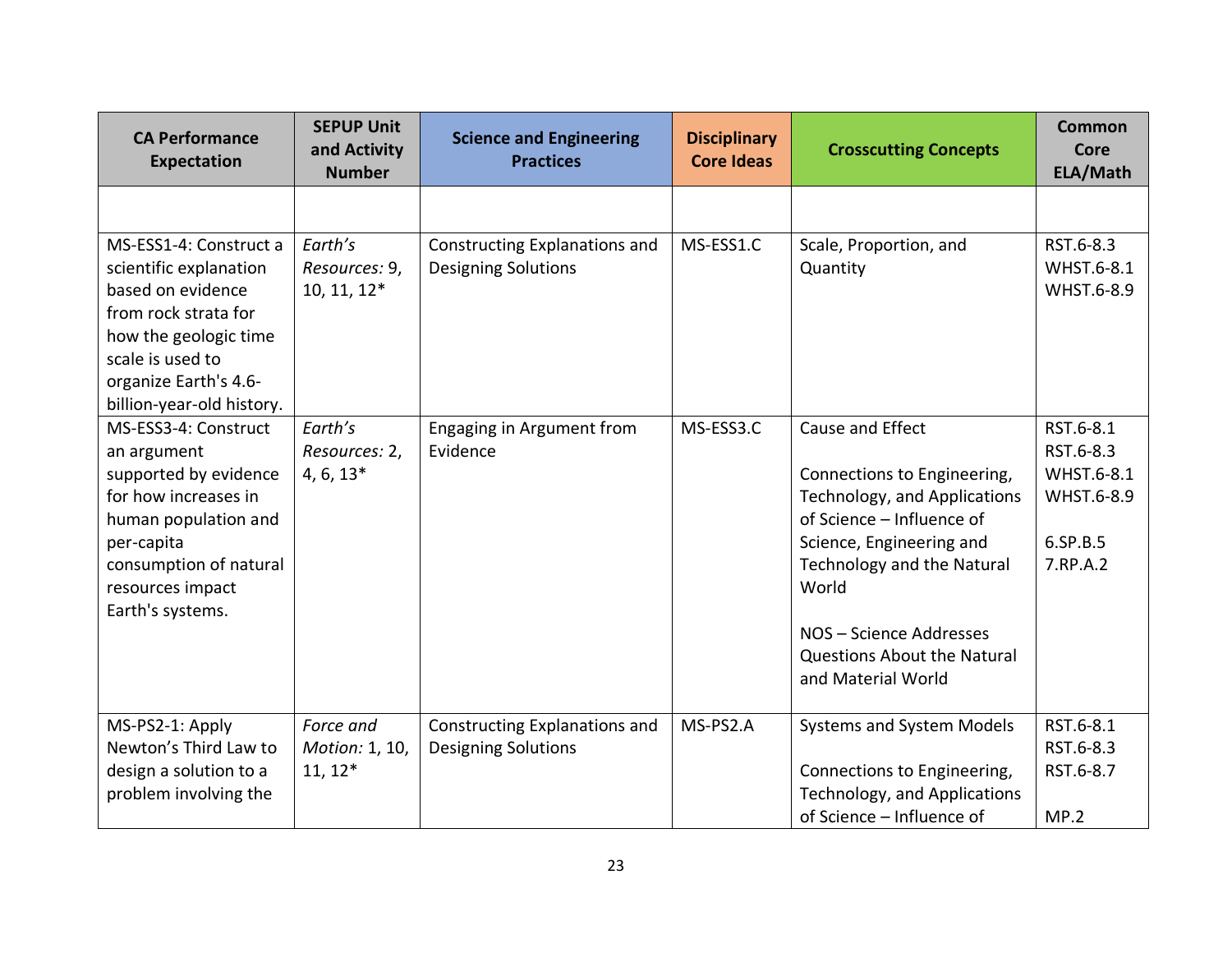| <b>CA Performance</b><br><b>Expectation</b>                                                                                                                                                  | <b>SEPUP Unit</b><br>and Activity<br><b>Number</b>   | <b>Science and Engineering</b><br><b>Practices</b>                                                                 | <b>Disciplinary</b><br><b>Core Ideas</b> | <b>Crosscutting Concepts</b>                                    | <b>Common</b><br>Core<br>ELA/Math                                                                         |
|----------------------------------------------------------------------------------------------------------------------------------------------------------------------------------------------|------------------------------------------------------|--------------------------------------------------------------------------------------------------------------------|------------------------------------------|-----------------------------------------------------------------|-----------------------------------------------------------------------------------------------------------|
| motion of two colliding<br>objects.                                                                                                                                                          |                                                      |                                                                                                                    |                                          | Science, Engineering and<br>Technology and the Natural<br>World |                                                                                                           |
| MS-PS2-2: Plan an<br>investigation to<br>provide evidence that<br>the change in an<br>object's motion<br>depends on the sum of<br>the forces on the<br>object and the mass of<br>the object. | Force and<br>Motion: 1, 6,<br>$7, 8, 9, 13*$         | Planning and Carrying Out<br>Investigations<br>NOS - Scientific Knowledge is<br><b>Based on Empirical Evidence</b> | MS-PS2.A                                 | <b>Stability and Change</b>                                     | RST.6-8.1<br>RST.6-8.2<br>RST.6-8.3<br>RST.6-8.7<br>6.RP.AP.2<br>6.SP.B.5<br>7.EE.B.4<br>7.RP.A.2<br>MP.2 |
| MS-PS2-3: Ask<br>questions about data<br>to determine the<br>factors that affect the<br>strength of electric and<br>magnetic forces.                                                         | Fields and<br>Interactions:<br>7, 8, 9, 12,<br>$13*$ | Asking Questons and Defining<br>Problems                                                                           | MS-PS2.B                                 | Cause and Effect                                                | RST.6-8.1<br>MP.2                                                                                         |
| MS-PS2-4: Construct<br>and present arguments<br>using evidence to<br>support the claim that<br>gravitational<br>interactions are<br>attractive and depend                                    | Fields and<br>Interactions:<br>$3, 4, 7*$            | Engaging in Argument from<br>Evidence<br>NOS - Scientific Knowledge is<br><b>Based on Empirical Evidence</b>       | MS-PS2.B                                 | <b>Systems and System Models</b>                                | WHST.6-8.1                                                                                                |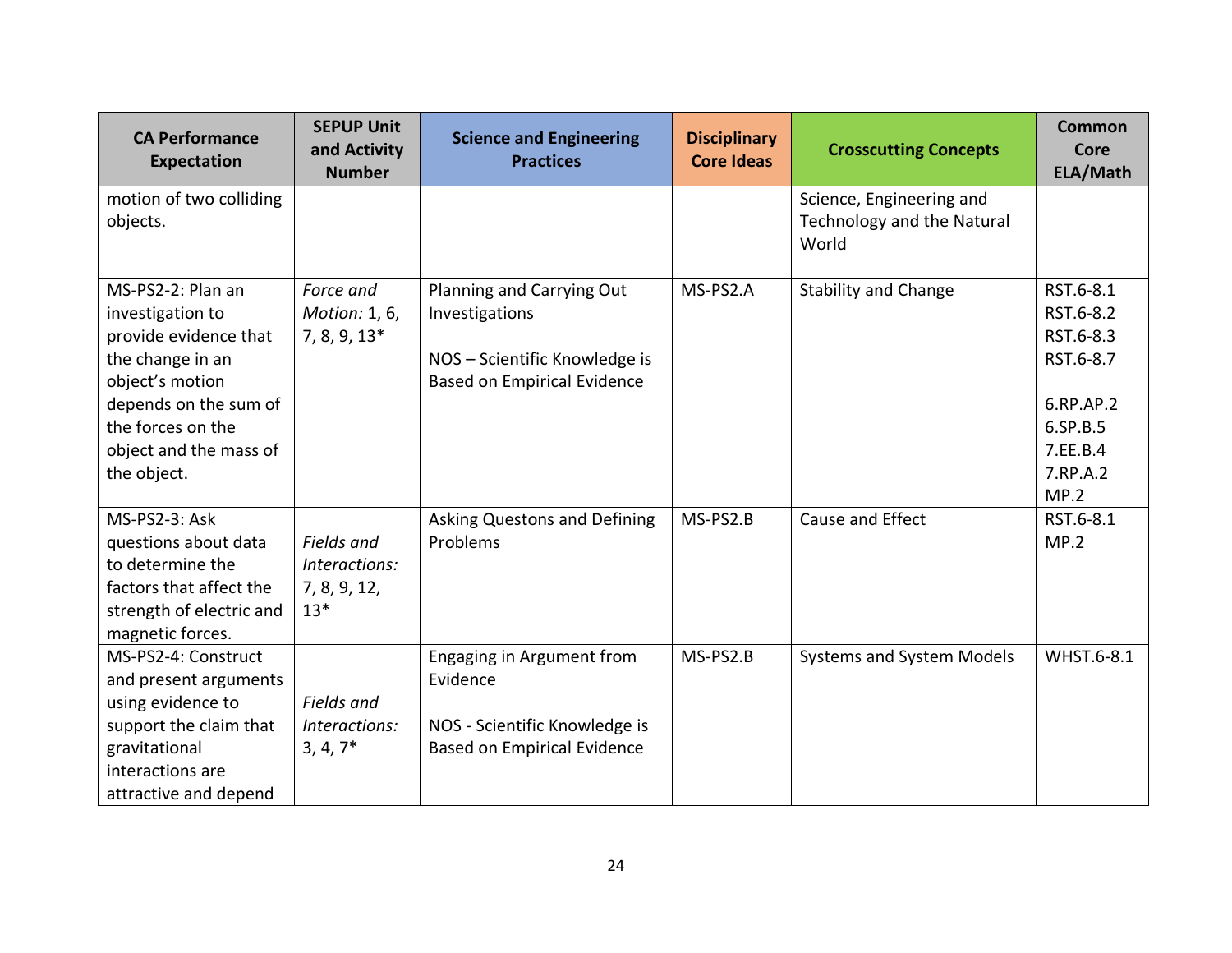| <b>CA Performance</b><br>Expectation | <b>SEPUP Unit</b><br>and Activity<br><b>Number</b> | <b>Science and Engineering</b><br><b>Practices</b> | <b>Disciplinary</b><br><b>Core Ideas</b> | <b>Crosscutting Concepts</b>     | <b>Common</b><br><b>Core</b><br>ELA/Math |
|--------------------------------------|----------------------------------------------------|----------------------------------------------------|------------------------------------------|----------------------------------|------------------------------------------|
| on the masses of                     |                                                    |                                                    |                                          |                                  |                                          |
| interacting objects.                 |                                                    |                                                    |                                          |                                  |                                          |
| MS-PS2-5: Conduct an                 |                                                    | Planning and Carrying Out                          | MS-PS2.B                                 | Cause and Effect                 | RST.6-8.3                                |
| investigation and                    |                                                    | Investigations                                     |                                          |                                  | WHST.6-8.7                               |
| evaluate the                         |                                                    |                                                    |                                          |                                  |                                          |
| experimental design to               | Fields and                                         |                                                    |                                          |                                  |                                          |
| provide evidence that                | Interactions:                                      |                                                    |                                          |                                  |                                          |
| fields exist between                 | 5, 7, 9, 10,                                       |                                                    |                                          |                                  |                                          |
| objects exerting forces              | $12*$                                              |                                                    |                                          |                                  |                                          |
| on each other even                   |                                                    |                                                    |                                          |                                  |                                          |
| though the objects are               |                                                    |                                                    |                                          |                                  |                                          |
| not in contact.                      |                                                    |                                                    |                                          |                                  |                                          |
| MS-PS3-1: Construct                  |                                                    | Analyzing and Interpreting                         | MS-PS3.A                                 | Scale, Proportion, and           | RST.6-8.7                                |
| and interpret graphical              |                                                    | Data                                               |                                          | Quantity                         | WHST.6-8.2                               |
| displays of data to                  | Force and                                          |                                                    |                                          |                                  |                                          |
| describe the                         | Motion: 1, 2,                                      |                                                    |                                          |                                  | 6.SP.B.5                                 |
| relationships of kinetic             | $3, 4, 5*$                                         |                                                    |                                          |                                  | 7.RP.A.2                                 |
| energy to the mass of                |                                                    |                                                    |                                          |                                  |                                          |
| an object and to the                 |                                                    |                                                    |                                          |                                  |                                          |
| speed of an object.                  |                                                    |                                                    |                                          |                                  |                                          |
| MS-PS3-2: Develop a                  |                                                    | Developing and Using Models                        | MS-PS3.A                                 | <b>Systems and System Models</b> | SL.8.5                                   |
| model to describe that               |                                                    |                                                    | MS-PS3.C                                 |                                  |                                          |
| when the arrangement                 | Fields and                                         |                                                    |                                          |                                  |                                          |
| of objects interacting               | Interactions:                                      |                                                    |                                          |                                  |                                          |
| at a distance changes,               | 3, 4, 6, 7, 10,                                    |                                                    |                                          |                                  |                                          |
| different amounts of                 | $11*$                                              |                                                    |                                          |                                  |                                          |
| potential energy are                 |                                                    |                                                    |                                          |                                  |                                          |
| stored in the system.                |                                                    |                                                    |                                          |                                  |                                          |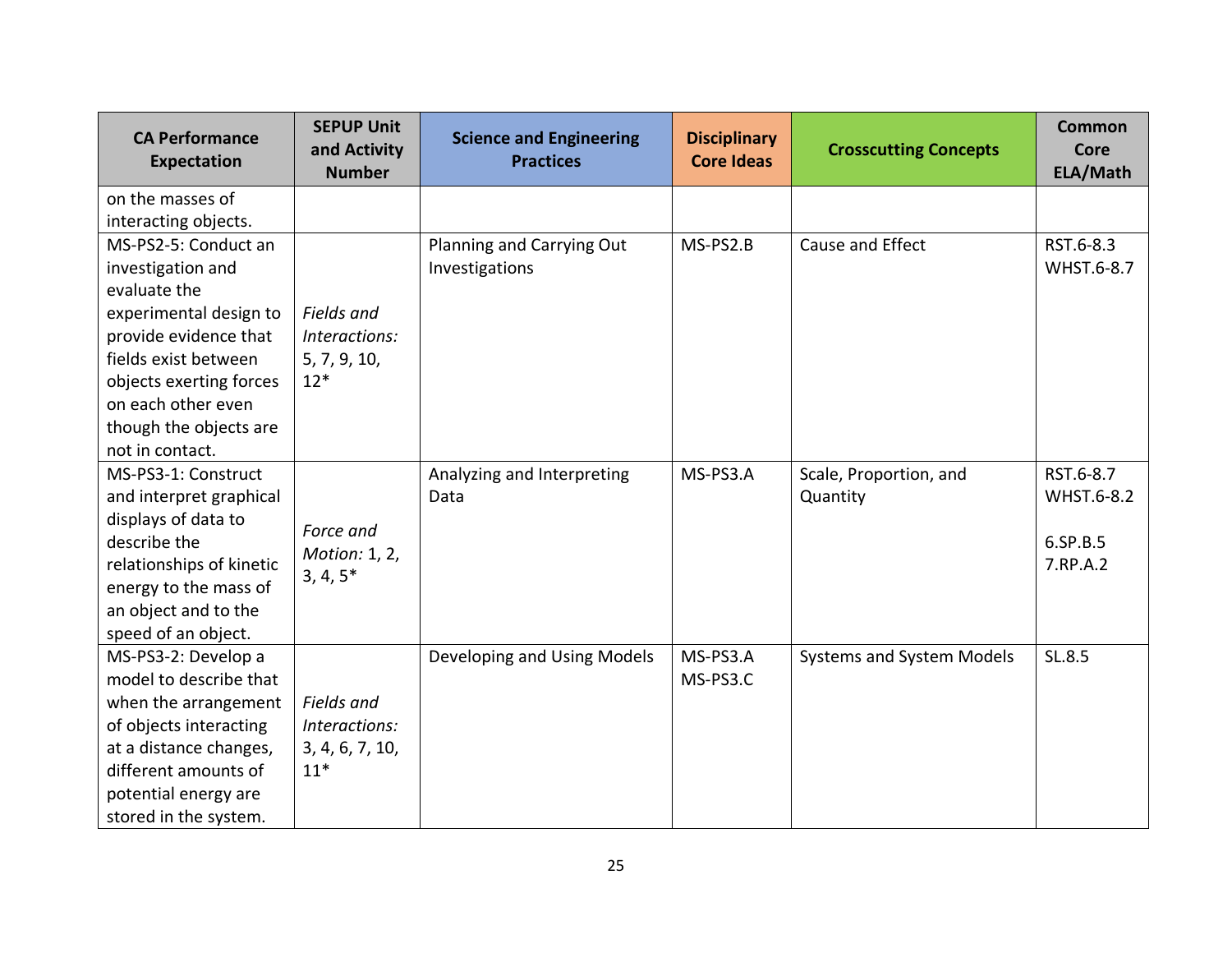| <b>CA Performance</b><br>Expectation                                                                                                                                                                                        | <b>SEPUP Unit</b><br>and Activity<br><b>Number</b> | <b>Science and Engineering</b><br><b>Practices</b>                                                                                   | <b>Disciplinary</b><br><b>Core Ideas</b> | <b>Crosscutting Concepts</b>                                                                                                                                                                                 | <b>Common</b><br>Core<br>ELA/Math                                           |
|-----------------------------------------------------------------------------------------------------------------------------------------------------------------------------------------------------------------------------|----------------------------------------------------|--------------------------------------------------------------------------------------------------------------------------------------|------------------------------------------|--------------------------------------------------------------------------------------------------------------------------------------------------------------------------------------------------------------|-----------------------------------------------------------------------------|
| MS-PS4-1: Use<br>mathematical<br>representations to<br>describe a simple<br>model for waves that<br>includes how the<br>amplitude of a wave is<br>related to the energy in<br>a wave.                                       | Waves: 1, 2,<br>$3, 4, 7*$                         | <b>Using Mathematics and</b><br><b>Computational Thinking</b><br>NOS - Scientific Knowledge is<br><b>Based on Empirical Evidence</b> | MS-PS4.A                                 | Patterns                                                                                                                                                                                                     | RST.6-8.1<br>RST.6-8.3<br>RST.6-8.9<br>6.RP.A.1<br>7.RP.A.2<br>MP.2<br>MP.4 |
| MS-PS4-2: Develop and<br>use a model to<br>describe that waves<br>are reflected,<br>absorbed, or<br>transmitted through<br>various materials.                                                                               | Waves: 3, 8,<br>9, 10, 11, 12,<br>$13*$            | Developing and Using Models                                                                                                          | MS-PS4.A<br>MS-PS4.B                     | <b>Structure and Function</b>                                                                                                                                                                                | RST.6-8.1<br>RST.6-8.3<br>RST.6-8.9<br>MP.2                                 |
| MS-PS4-3: Integrate<br>qualitative scientific<br>and technical<br>information to support<br>the claim that digitized<br>signals are a more<br>reliable way to encode<br>and transmit<br>information than<br>analog signals. | Waves: 5, 6                                        | Obtaining, Evaluating, and<br>Communicating Information                                                                              | MS-PS4.C                                 | Connections to Engineering,<br>Technology, and Applications<br>of Science - Influence of SET<br>on Society and the Natural<br>World<br><b>Structure and Function</b><br>NOS - Science is a Human<br>Endeavor | RST.6-8.1<br>RST.6-8.3<br>RST.6-8.9<br>WHST.6-8.9                           |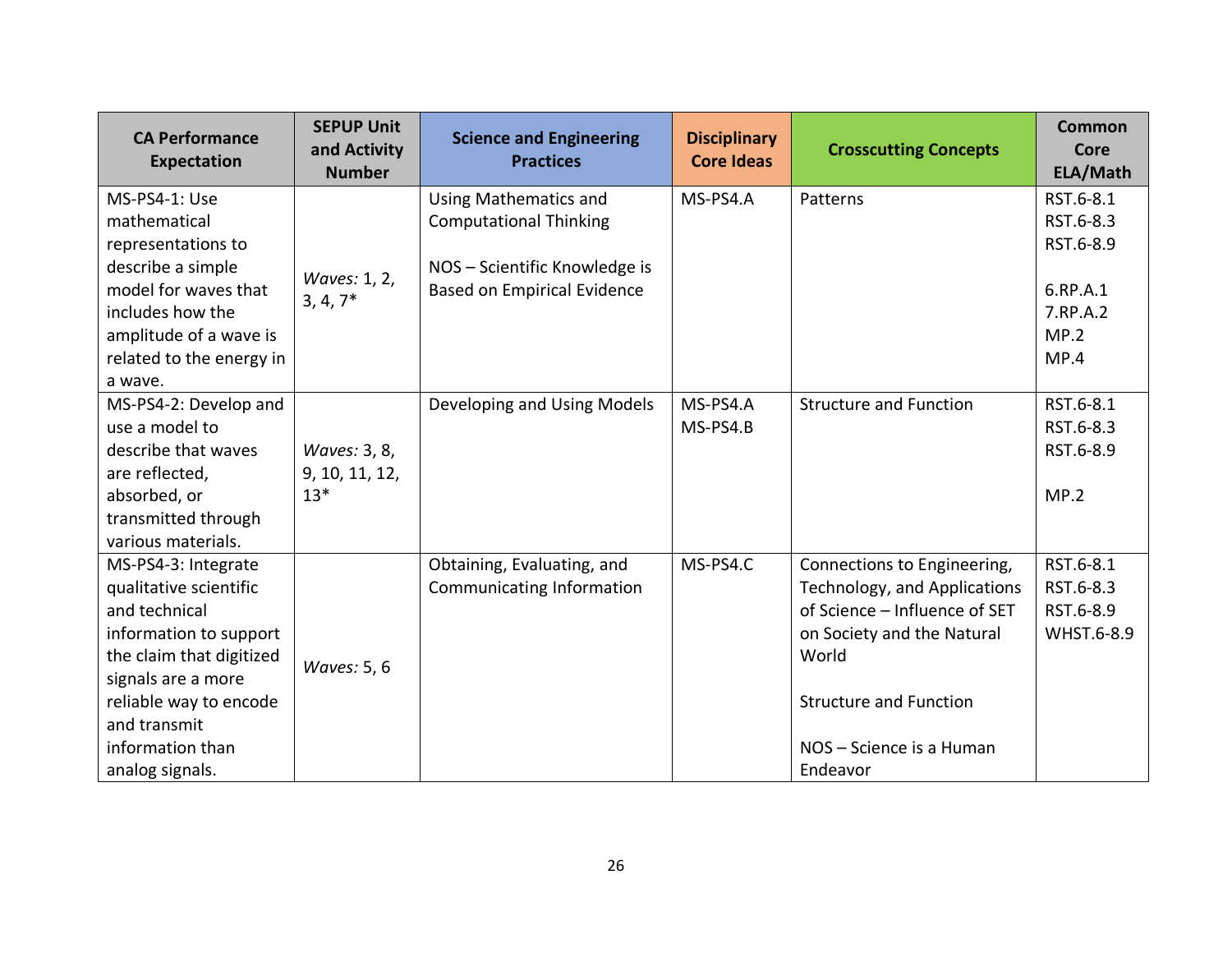| <b>CA Performance</b><br>Expectation                                                                                                                                                                                                                                                                                | <b>SEPUP Unit</b><br>and Activity<br><b>Number</b>                                                   | <b>Science and Engineering</b><br><b>Practices</b> | <b>Disciplinary</b><br><b>Core Ideas</b> | <b>Crosscutting Concepts</b>                         | <b>Common</b><br>Core<br>ELA/Math                                    |
|---------------------------------------------------------------------------------------------------------------------------------------------------------------------------------------------------------------------------------------------------------------------------------------------------------------------|------------------------------------------------------------------------------------------------------|----------------------------------------------------|------------------------------------------|------------------------------------------------------|----------------------------------------------------------------------|
| MS-ETS1-1: Define the<br>criteria and constraints<br>of a design problem<br>with sufficient<br>precision to ensure a<br>successful solution,<br>taking into account<br>relevant scientific<br>principles and potential<br>impacts on people and<br>the natural<br>environment that may<br>limit possible solutions. | Force and<br>Motion: 1, 10,<br>11, 12, 13, 14,<br>$15*$<br>Fields and<br>Interactions:<br>$2, 3, 6*$ | Asking Questions and Defining<br>Problems          | MS-ETS1.A                                | Influence of SET on Society<br>and the Natural World | RST.6-8.1<br>WHST.6-8.8<br>MP.2<br>7.EE.3                            |
| MS-ETS1-2: Evaluate<br>competing design<br>solutions using a<br>systematic process to<br>determine how well<br>they meet the criteria<br>and constraints of the<br>problem.                                                                                                                                         | Fields and<br>Interactions:<br>$6, 15*$                                                              | Engaging in Argument from<br>Evidence              | MS-ETS1.B                                | No CCC cited in the CA<br>standard                   | RST.6-8.1<br>RST.6-8.9<br>WHST.6-8.7<br>WHST.6-8.9<br>MP.2<br>7.EE.3 |
| MS-ETS1-3: Analyze<br>data from tests to<br>determine similarities<br>and differences among<br>several design<br>solutions to identify<br>the best characteristics                                                                                                                                                  | Fields and<br>Interactions:<br>6, 11, 13, 15*                                                        | Analyzing and Interpreting<br>Data                 | MS-ETS1.B<br>MS-ETS1.C                   | No CCC cited in the CA<br>standard                   | RST.6-8.1<br>RST.6-8.7<br>RST.6-8.9<br>MP.2<br>7.EE.3                |